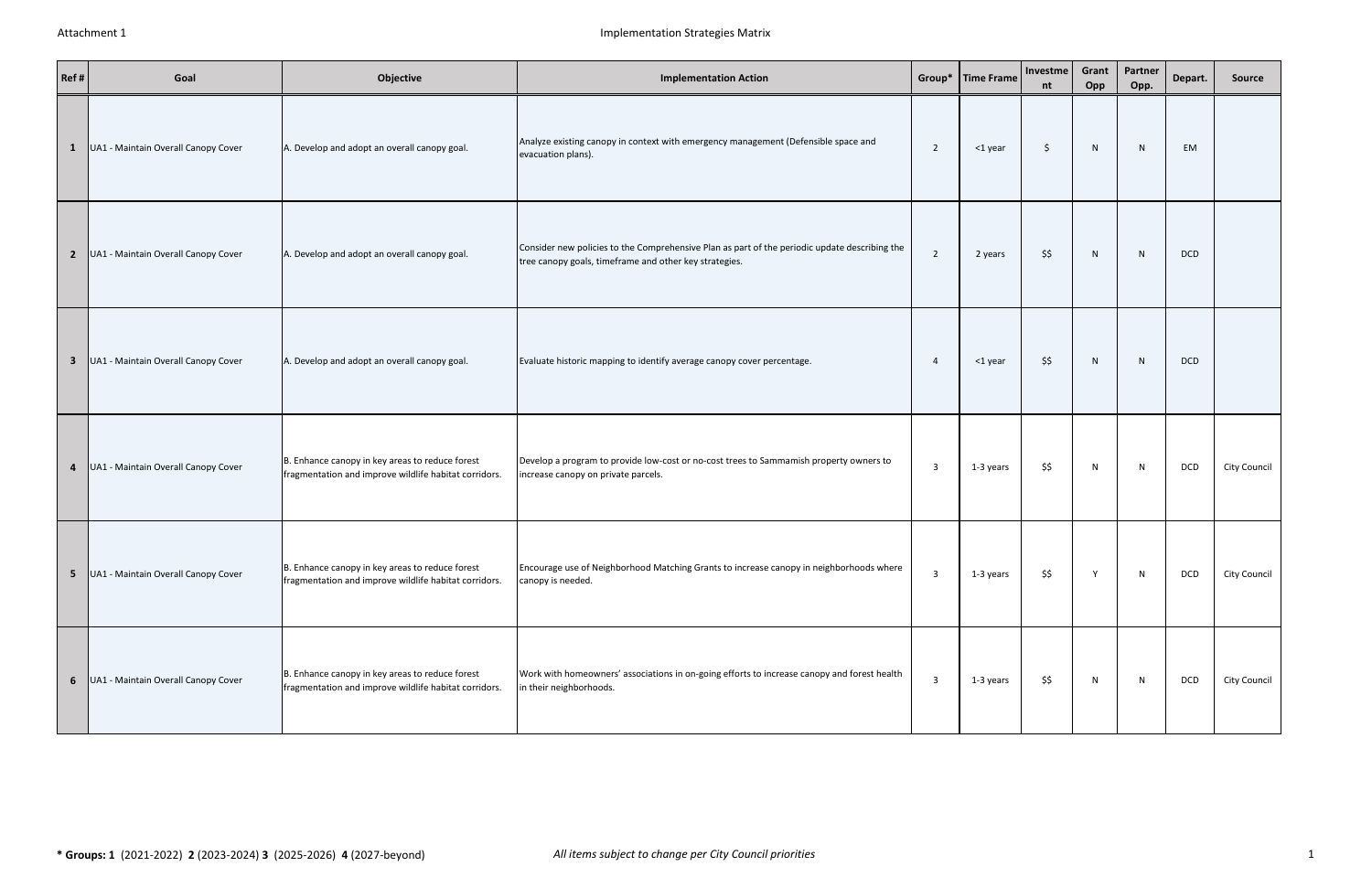| $\overline{7}$ | UA1 - Maintain Overall Canopy Cover      | B. Enhance canopy in key areas to reduce forest<br>fragmentation and improve wildlife habitat corridors. | Increase tree canopy on city property by planting open spaces areas in parks consistent with<br>park master plans, street trees, riparian and restoration plantings.                                                                                                                       | Ongoing        | 1-3 years | \$\$ | N | N | PR<br>PW   | Public<br>Comment      |
|----------------|------------------------------------------|----------------------------------------------------------------------------------------------------------|--------------------------------------------------------------------------------------------------------------------------------------------------------------------------------------------------------------------------------------------------------------------------------------------|----------------|-----------|------|---|---|------------|------------------------|
| 8              | UA1 - Maintain Overall Canopy Cover      | B. Enhance canopy in key areas to reduce forest<br>fragmentation and improve wildlife habitat corridors. | Develop a specific right-of-way (ROW) strategy to retain and increase tree canopy.                                                                                                                                                                                                         | $\overline{2}$ | 1-3 years | \$\$ | N | N | PW         | Planning<br>Commission |
| 9              | UA1 - Maintain Overall Canopy Cover      | B. Enhance canopy in key areas to reduce forest<br>fragmentation and improve wildlife habitat corridors. | Consider regulations that protect habitat & habitat corridors used for or potentially used by<br>wildlife, salmonids and pollinators from the impacts of development.                                                                                                                      | 2              | 2 years   | \$\$ | N | N | <b>DCD</b> | 2020 Docket<br>Item    |
| 10             | UA1 - Maintain Overall Canopy Cover      | B. Enhance canopy in key areas to reduce forest<br>fragmentation and improve wildlife habitat corridors. | Consider regulations that preserve and connect pollinator and wildlife habitats via protected or<br>preserved public and private open space, utility right-of-way, riparian corridors, wetland<br>buffers, pollinator habitat or corridors and protected critical areas or other features. | 2              | 1 year    | Ŝ.   | N | N | DCD        | 2020 Docket<br>Item    |
|                | 11   UA1 - Maintain Overall Canopy Cover | B. Enhance canopy in key areas to reduce forest<br>fragmentation and improve wildlife habitat corridors. | Review and update existing ordinances to clarify tree retention requirements within erosion<br>hazard areas and erosion hazard near sensitive water bodies overlay.                                                                                                                        | $\overline{2}$ | 2 years   | \$\$ | N | N | <b>DCD</b> | 2020 Docket<br>Item    |
|                | 12   UA1 - Maintain Overall Canopy Cover | C. Assess urban tree canopy every ten (10) years to<br>determine changes and evaluate progress.          | Acquire updated lidar dataset to reset canopy baseline.                                                                                                                                                                                                                                    | 4              | 1 year    | \$\$ | N | N | IT/GIS     |                        |
| 13             | UA1 - Maintain Overall Canopy Cover      | C. Assess urban tree canopy every ten (10) years to<br>determine changes and evaluate progress.          | Acquire Aerial Photography Canopy Analysis (1999 incorporation).                                                                                                                                                                                                                           | 4              | 1 year    | \$\$ | Y | Y | IT/GIS     |                        |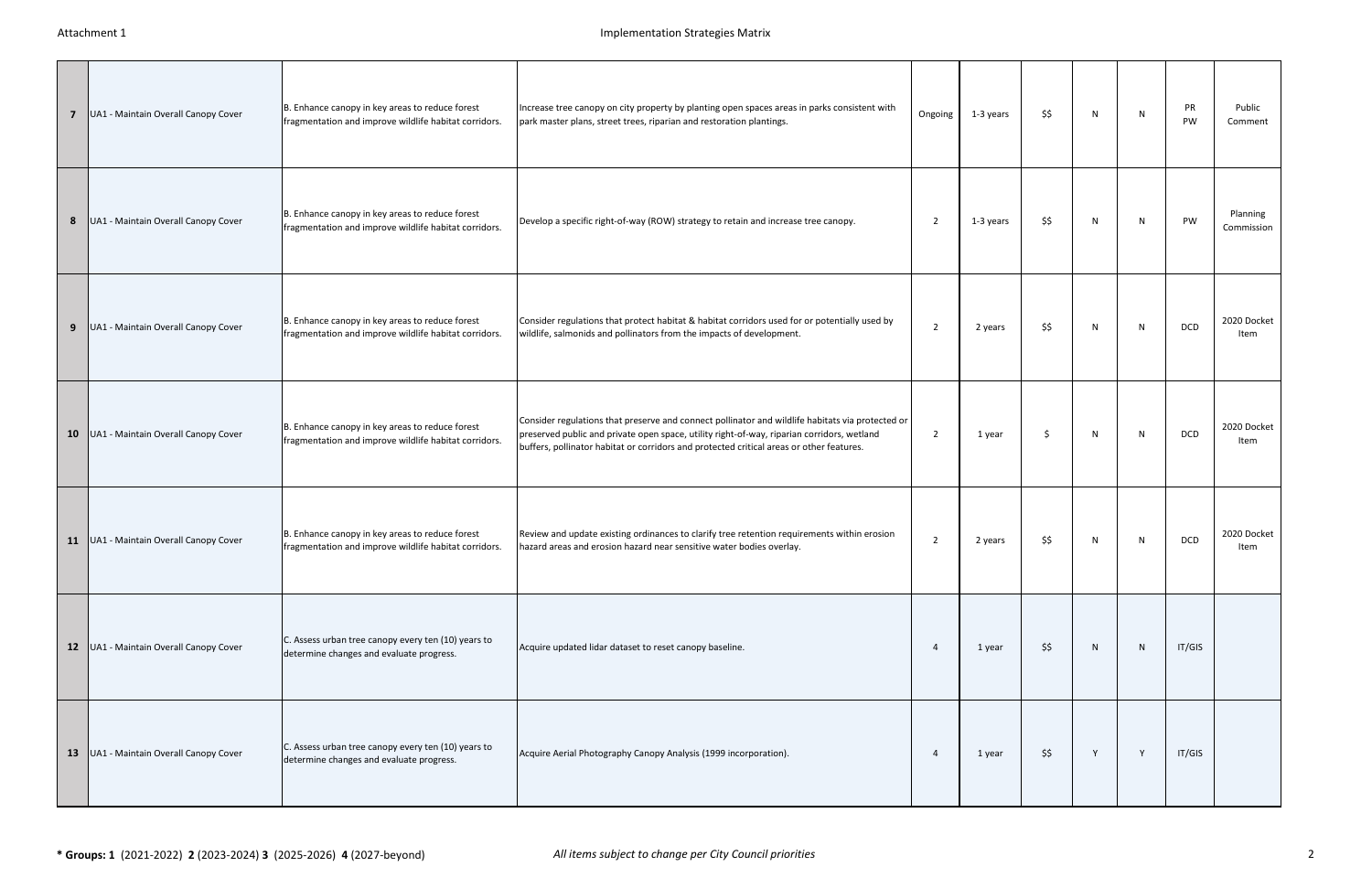| 14 | UA1 - Maintain Overall Canopy Cover                          | D. Develop an assessment method to identify and<br>prioritize vegetation management efforts in the forest<br>understory.                               | Detail the conditions that are a desirable forest understory, evaluate existing available<br>information.                                                                           | 3              | 1-2 years | \$\$ | Y            | Y | PR       | City Council                                               |
|----|--------------------------------------------------------------|--------------------------------------------------------------------------------------------------------------------------------------------------------|-------------------------------------------------------------------------------------------------------------------------------------------------------------------------------------|----------------|-----------|------|--------------|---|----------|------------------------------------------------------------|
| 15 | UA2 - Increase and promote resilience in the<br>urban forest | A. Develop a city-wide planting plan.                                                                                                                  | Maintain and develop partnerships to assist in city tree planting.                                                                                                                  | -1             | 1-3 years | \$\$ | $\mathsf{N}$ | Y | PR       | Planning<br>Commission                                     |
| 16 | UA2 - Increase and promote resilience in the<br>urban forest | A. Develop a city-wide planting plan.                                                                                                                  | Identify planting goals within parks and public spaces.                                                                                                                             | $\overline{2}$ | 1-3 years | \$\$ | N            | N | PR       | Planning<br>Commission                                     |
| 17 | UA2 - Increase and promote resilience in the<br>urban forest | A. Develop a city-wide planting plan.                                                                                                                  | Evaluate and establish planting space criteria.                                                                                                                                     | -4             | <6 mos    | Ŝ.   | N            | N | PW       | Planning<br>Commission                                     |
| 18 | UA2 - Increase and promote resilience in the<br>urban forest | B. Develop an approved tree list as a separate policy<br>document that can be updated routinely and<br>independently from other city policy documents. | Develop an approved tree list that is reviewed every two (2) years by the interdepartmental<br>work group.                                                                          | $\overline{2}$ | 1 year    | \$   | N            | N | PW<br>PR | Planning<br>Commission                                     |
| 19 | UA2 - Increase and promote resilience in the<br>urban forest | B. Develop an approved tree list as a separate policy<br>document that can be updated routinely and<br>independently from other city policy documents. | Work with local nurseries and utilities providers to promote right tree, right place.                                                                                               | 4              | 2 years   | \$   | N            | N | PW<br>PR | Planning<br>Commission                                     |
| 20 | UA2 - Increase and promote resilience in the<br>urban forest | assess and mitigate urban forest health issues.                                                                                                        | C. Develop an Integrated Pest Management Program to Record known instances of tree related diseases and pests such as laminated root rot using the<br>City's permit and GIS system. | 1              | 1-2 years | \$\$ | N            | N | DCD      | Parks &<br>Recreation<br>Commission<br><b>City Council</b> |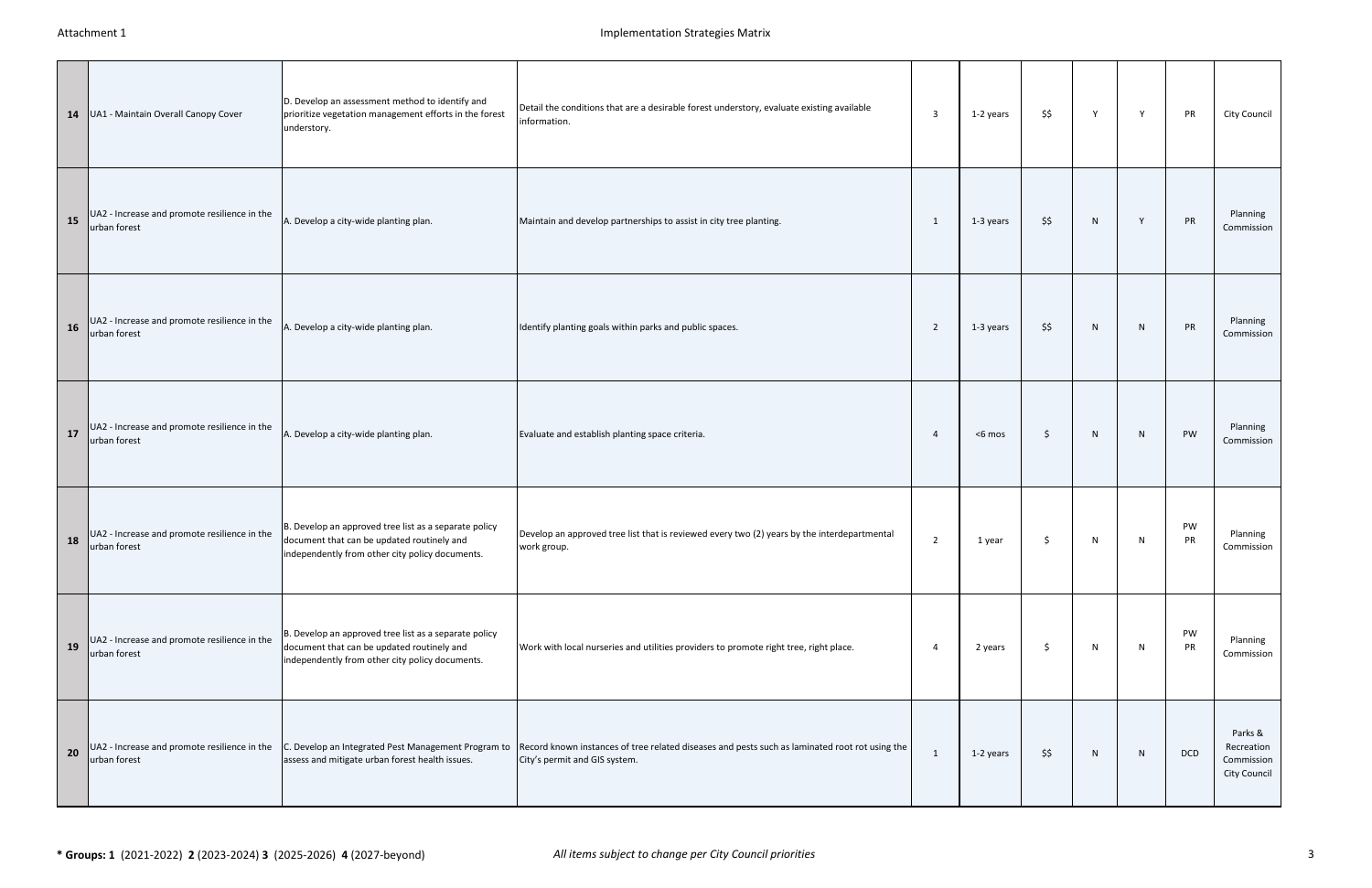| 21 | UA2 - Increase and promote resilience in the<br>urban forest                                                                 | D. Develop recommendations to address defensible<br>fuel loading in the urban forest, and selective thinning of development).<br>urban forest particularly along City ROWs.                                                                                     | space around homes and in neighborhoods, reduction of Develop defensible space protocols based on countywide wildfire protection plan (in                                                                             | $\overline{2}$ | 1-3 years | \$\$ | N            | N | EM                                   |                     |
|----|------------------------------------------------------------------------------------------------------------------------------|-----------------------------------------------------------------------------------------------------------------------------------------------------------------------------------------------------------------------------------------------------------------|-----------------------------------------------------------------------------------------------------------------------------------------------------------------------------------------------------------------------|----------------|-----------|------|--------------|---|--------------------------------------|---------------------|
| 22 | UA2 - Increase and promote resilience in the<br>urban forest                                                                 | D. Develop recommendations to address defensible<br>fuel loading in the urban forest, and selective thinning of corridors.<br>urban forest particularly along City ROWs.                                                                                        | space around homes and in neighborhoods, reduction of Consider Urban Tree Canopy (UTC) risks associated with defensible space areas and emergency                                                                     | $\overline{2}$ | 1-3 years | \$\$ | N            | N | EM                                   |                     |
| 23 | UA2 - Increase and promote resilience in the<br>urban forest                                                                 | D. Develop recommendations to address defensible<br>space around homes and in neighborhoods, reduction of Develop targeted education and outreach.<br>fuel loading in the urban forest, and selective thinning of<br>urban forest particularly along City ROWs. |                                                                                                                                                                                                                       | Ongoing        | 1-3 years | \$\$ | N            | N | EM                                   |                     |
| 24 | UA2 - Increase and promote resilience in the<br>urban forest                                                                 | E. Collect, maintain, and make publicly available the<br>information and data related to the overall health of the<br>urban forest.                                                                                                                             | Identify metrics that can be updated annually. Communicate them in annual reports on the<br>State of the Urban Forest Report.                                                                                         | Ongoing        | <1 year   | -S   | $\mathsf{N}$ | N | <b>DCD</b>                           | <b>City Council</b> |
| 25 | UA3 - Assess effectiveness of design,<br>construction and development standards that<br>apply to trees and planting sites    | for care in all tree work.                                                                                                                                                                                                                                      | A. Require compliance with ANSI A300 as the standard Review and update City contracts and standard construction specifications to comply with<br>industry standards.                                                  | -1             | <1 year   |      | N            | N | <b>DCD</b><br><b>PW</b><br><b>PR</b> |                     |
|    | UA3 - Assess effectiveness of design,<br>26 construction and development standards that<br>apply to trees and planting sites | standards for large-stature trees.                                                                                                                                                                                                                              | B. Develop design standards that include optimal design Establish an interdepartmental work group to periodically review and update design details and<br>specifications included in the 2016 Public Works Standards. | $\overline{3}$ | <6 mos    | Ŝ.   | $\mathsf{N}$ | N | PW                                   |                     |
|    | UA3 - Assess effectiveness of design,<br>apply to trees and planting sites                                                   | C. Develop requirements that landscape designs and<br>27 construction and development standards that planting plans consider existing infrastructure above and<br>below grade.                                                                                  | Review and update City contracts and standard construction specifications for tree planting<br>options in relation to existing infrastructure above and below grade.                                                  | -1             | <1 year   | -S   | N            | N | PW<br>PR<br><b>DCD</b>               |                     |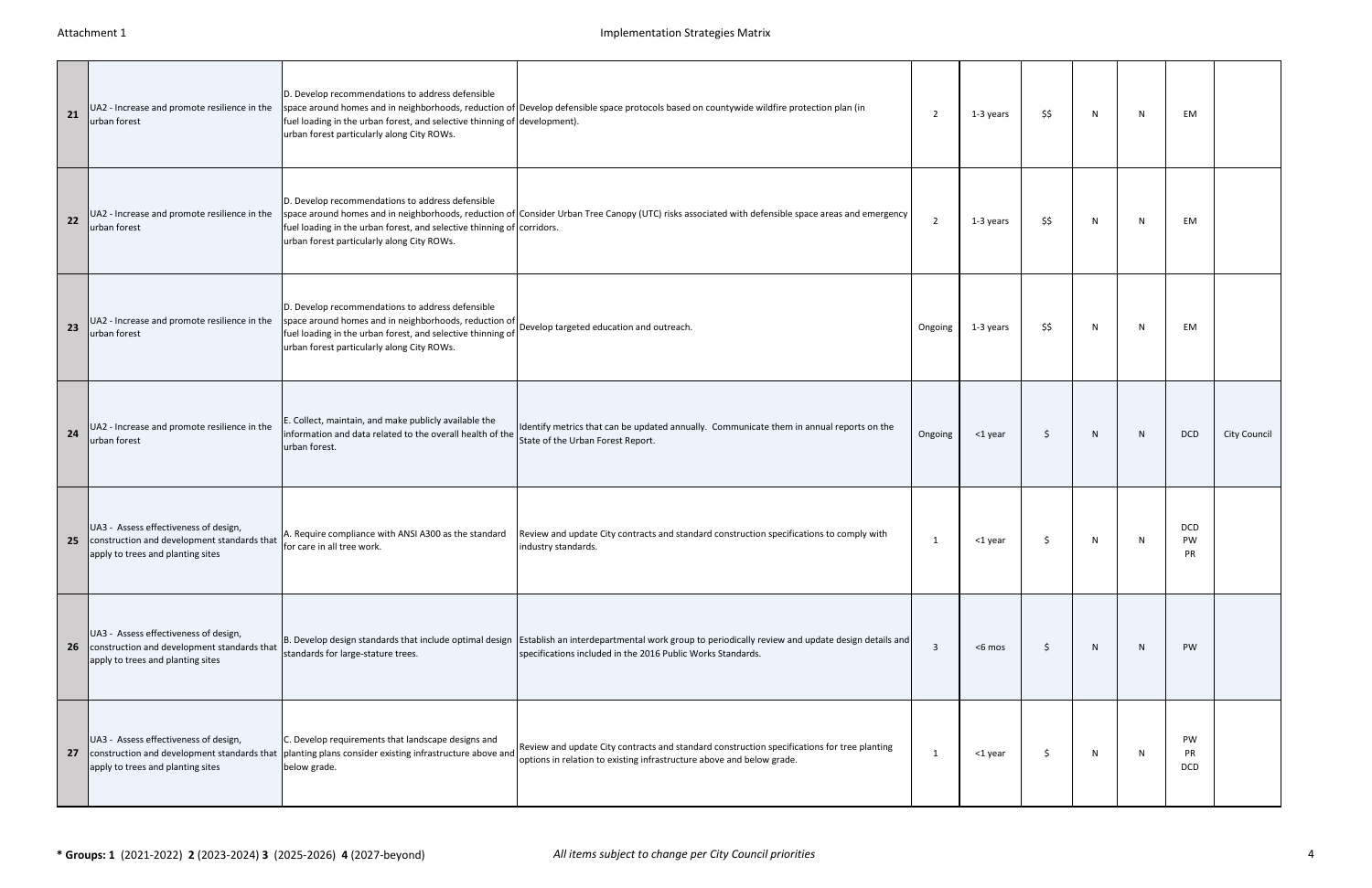| 28 | UA3 - Assess effectiveness of design,<br>apply to trees and planting sites                                                | C. Develop requirements that landscape designs and<br>construction and development standards that planting plans consider existing infrastructure above and<br>below grade.       | Review and update guidelines and/or standards to emphasize right-tree right-place<br>considerations.              | $\overline{2}$ | <1 year | Ŝ.   | N | N | <b>DCD</b>                           |                   |
|----|---------------------------------------------------------------------------------------------------------------------------|-----------------------------------------------------------------------------------------------------------------------------------------------------------------------------------|-------------------------------------------------------------------------------------------------------------------|----------------|---------|------|---|---|--------------------------------------|-------------------|
| 29 | UA3 - Assess effectiveness of design,<br>apply to trees and planting sites                                                | D. Establish tree inspections or audit requirements in<br>construction and development standards that development projects to ensure trees planted or<br>protected remain healthy | Establish a protocol for inspections and audit requirements for tree planting on development<br>projects.         | - 1            | 1 year  | \$\$ | N | N | DCD/PW                               | Public<br>Comment |
| 30 | UA3 - Assess effectiveness of design,<br>construction and development standards that<br>apply to trees and planting sites | D. Establish tree inspections or audit requirements in<br>development projects to ensure trees planted or<br>protected remain healthy                                             | Establish an annual training program to review protocol procedures with city maintenance and<br>inspection staff. | -1             | 1 year  | \$\$ | N | N | <b>DCD</b><br><b>PR</b><br><b>PW</b> | Public<br>Comment |
| 31 | UA3 - Assess effectiveness of design,<br>construction and development standards that<br>apply to trees and planting sites | E. Create incentives for new development projects to<br>retain native trees and increase forest buffers between<br>neighborhoods.                                                 | Create a list of the native tree for developers to reference.                                                     | 2              | 1 year  | Ŝ.   | N | N | <b>DCD</b>                           | Public<br>Comment |
| 32 | UA3 - Assess effectiveness of design,<br>apply to trees and planting sites                                                | E. Create incentives for new development projects to<br>construction and development standards that retain native trees and increase forest buffers between<br>neighborhoods.     | Review the development code and identify desired outcomes.                                                        | -2             | 1 year  | \$.  | N | N | <b>DCD</b>                           | Public<br>Comment |
| 33 | UA4 - Establish tree bank (fund) for<br>applications beyond parks                                                         | A. Consider development of tree in-lieu fund to create<br>provisions for trees to be planted on private properties.                                                               | Define the objective of a Fee in-Lieu fund.                                                                       | $\overline{2}$ | 1 year  | \$   | N | N | <b>DCD</b>                           | City Council      |
| 34 | UA4 - Establish tree bank (fund) for<br>applications beyond parks                                                         | A. Consider development of tree in-lieu fund to create<br>provisions for trees to be planted on private properties.                                                               | Define project requirements to access the funds.                                                                  | $\overline{2}$ | 1 year  | \$   | N | N | DCD                                  | City Council      |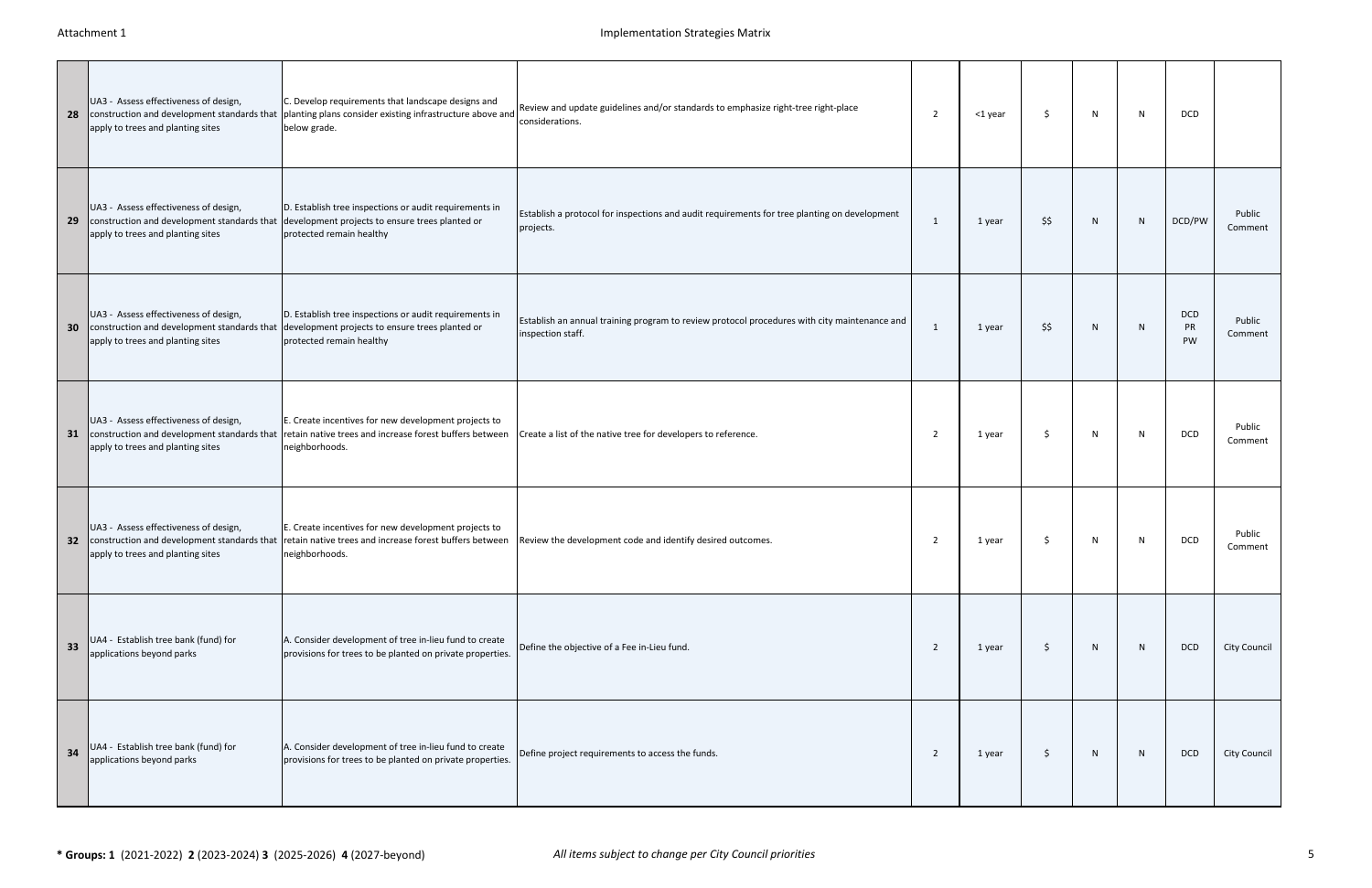| 35              | UA4 - Establish tree bank (fund) for<br>applications beyond parks                      | B. Ensure funds are dedicated specifically for tree care<br>operations, including planting and replacement.              | Create a city budget line-item for urban forestry.                                                                                                                                                                                                                    | -1                      | 1 year  | \$   | N            | $\mathsf{N}$ | DCD                     | Parks &<br>Recreation<br>Commission |
|-----------------|----------------------------------------------------------------------------------------|--------------------------------------------------------------------------------------------------------------------------|-----------------------------------------------------------------------------------------------------------------------------------------------------------------------------------------------------------------------------------------------------------------------|-------------------------|---------|------|--------------|--------------|-------------------------|-------------------------------------|
| 36              | UA4 - Establish tree bank (fund) for<br>applications beyond parks                      | B. Ensure funds are dedicated specifically for tree care<br>operations, including planting and replacement.              | Develop framework and budget for a city program.                                                                                                                                                                                                                      | 1                       | 1 year  | S.   | N            | N            | <b>DCD</b>              | Parks &<br>Recreation<br>Commission |
| 37              | UA4 - Establish tree bank (fund) for<br>applications beyond parks                      | C. Identify opportunities for additional sources of<br>revenue.                                                          | Pursue grant funding to support tree canopy efforts.                                                                                                                                                                                                                  | Ongoing                 | 2 years | \$   | N            | N            | <b>DCD</b><br><b>PW</b> |                                     |
| 38              | UA4 - Establish tree bank (fund) for<br>applications beyond parks                      | C. Identify opportunities for additional sources of<br>revenue.                                                          | Explore utilizing utility services to provide information and request voluntary donation from<br>ratepayers under RCW 35A.80.040 to raise funding for future canopy expansion or<br>maintenance via a check-box on a billing statement or other request for donation. | -1                      | 2 years | \$   | N            | N            | <b>DCD</b>              |                                     |
| 39 <sup>°</sup> | by public trees and natural areas to establish<br>additional metrics for management    | UA5 - Assess the ecosystem services provided A. Complete a resource analysis (using i-Tree or another<br>model).         | Sample ~300 plots around the city using iTree Eco methodology. (1/10 <sup>th</sup> Acre Plots).                                                                                                                                                                       | -3                      | 1 year  | \$\$ | <sup>V</sup> | Y            | DCD<br>PW<br>PR         |                                     |
|                 | 40 by public trees and natural areas to establish<br>additional metrics for management | UA5 - Assess the ecosystem services provided A. Complete a resource analysis (using i-Tree or another<br>model).         | Integrate results as metrics for annual work plans and UFMP updates.                                                                                                                                                                                                  | $\overline{\mathbf{3}}$ | 1 year  | \$\$ | N            | N            | <b>DCD</b><br>PW.<br>PR |                                     |
|                 | 41 by public trees and natural areas to establish<br>additional metrics for management | UA5 - Assess the ecosystem services provided $\vert$ A. Complete a resource analysis (using i-Tree or another<br>model). | Inventory street tree population.                                                                                                                                                                                                                                     | 1                       | 1 year  | \$\$ | N            | N            | DCD<br>PR<br>PW         |                                     |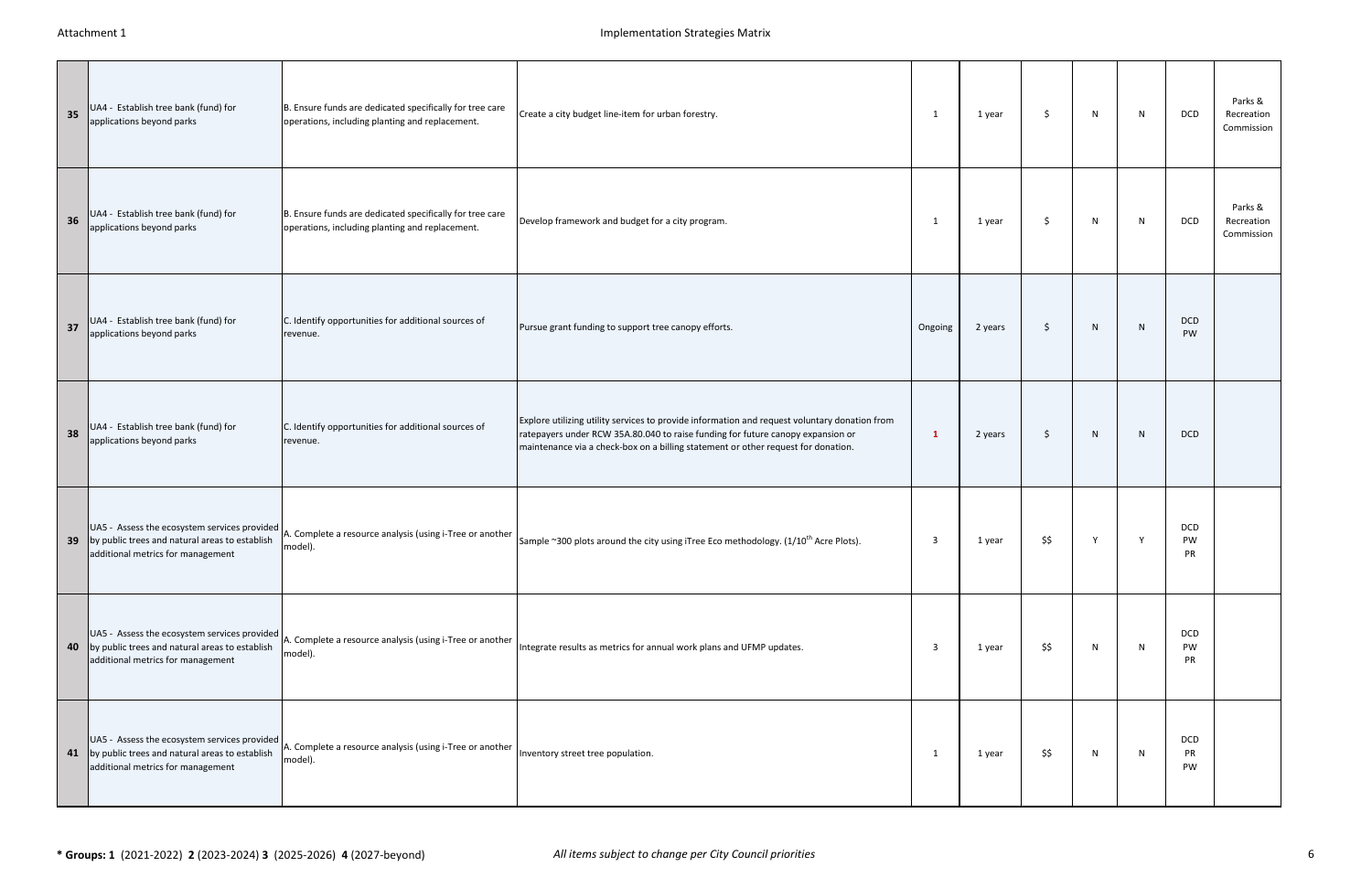|    | UA5 - Assess the ecosystem services provided<br>42 by public trees and natural areas to establish<br>additional metrics for management | A. Complete a resource analysis (using i-Tree or another<br>model).                                                                                               | Integrate this analysis into urban forestry reports and work plans.                                                                    | - 1            | 1 year    | \$\$ | N  | N | <b>DCD</b><br>PW                     |                                        |
|----|----------------------------------------------------------------------------------------------------------------------------------------|-------------------------------------------------------------------------------------------------------------------------------------------------------------------|----------------------------------------------------------------------------------------------------------------------------------------|----------------|-----------|------|----|---|--------------------------------------|----------------------------------------|
|    | 43 by public trees and natural areas to establish<br>additional metrics for management                                                 | UA5 - Assess the ecosystem services provided B. Periodically review changes and improvements to<br>benefits, composition, and benefit versus investment<br>ratio. | Adapt annual workplans and planting plans as new metrics are resolved.                                                                 | Ongoing        | 1 year    | Ŝ.   | N  | N | DCD<br>PR                            | Planning<br>Commission<br>City Council |
| 44 | UA5 - Assess the ecosystem services provided<br>by public trees and natural areas to establish<br>additional metrics for management    | Forest Report.                                                                                                                                                    | $ C$ . Report changes and progress in the State of the Urban $\bigg _{\text{Develop and present a State of the Urban Forest Report.}}$ | Ongoing        | Ongoing   | S.   | N. | N | DCD                                  |                                        |
| 45 | UA6 - Collect and maintain a complete<br>inventory database for the community tree<br>resource (public trees)                          | A. Develop a standard tree inspection protocol.                                                                                                                   | Consult industry experts to assist with the development of a standard inspection protocol.                                             | - 1            | 1-2 years | \$   | N  | N | <b>DCD</b><br><b>PW</b>              | Public<br>Comment                      |
| 46 | UA6 - Collect and maintain a complete<br>inventory database for the community tree<br>resource (public trees)                          | A. Develop a standard tree inspection protocol.                                                                                                                   | Establish an annual training program to review protocol procedures with city maintenance and<br>inspection staff.                      | -1             | 1-2 years | \$   | N  | N | <b>DCD</b><br>PW<br>PR               | Public<br>Comment                      |
| 47 | UA6 - Collect and maintain a complete<br>inventory database for the community tree<br>resource (public trees)                          | B. Integrate inventory data into accessible data<br>management system.                                                                                            | Coordinate the integration of inventory data into the City's Asset Management System<br>(ASM)(CityWorks).                              | 1              | 2 years   | \$\$ | N. | N | <b>DCD</b><br><b>PW</b><br><b>PR</b> |                                        |
|    | UA6 - Collect and maintain a complete<br>48   inventory database for the community tree<br>resource (public trees)                     | C. Develop a policy and assign responsibility for keeping<br>inventory data current.                                                                              | Develop methodology to improve tracking of trees planted on public and developed land.                                                 | $\overline{2}$ | 2 years   | \$\$ | N  | N | <b>DCD</b><br>PW<br><b>PR</b>        |                                        |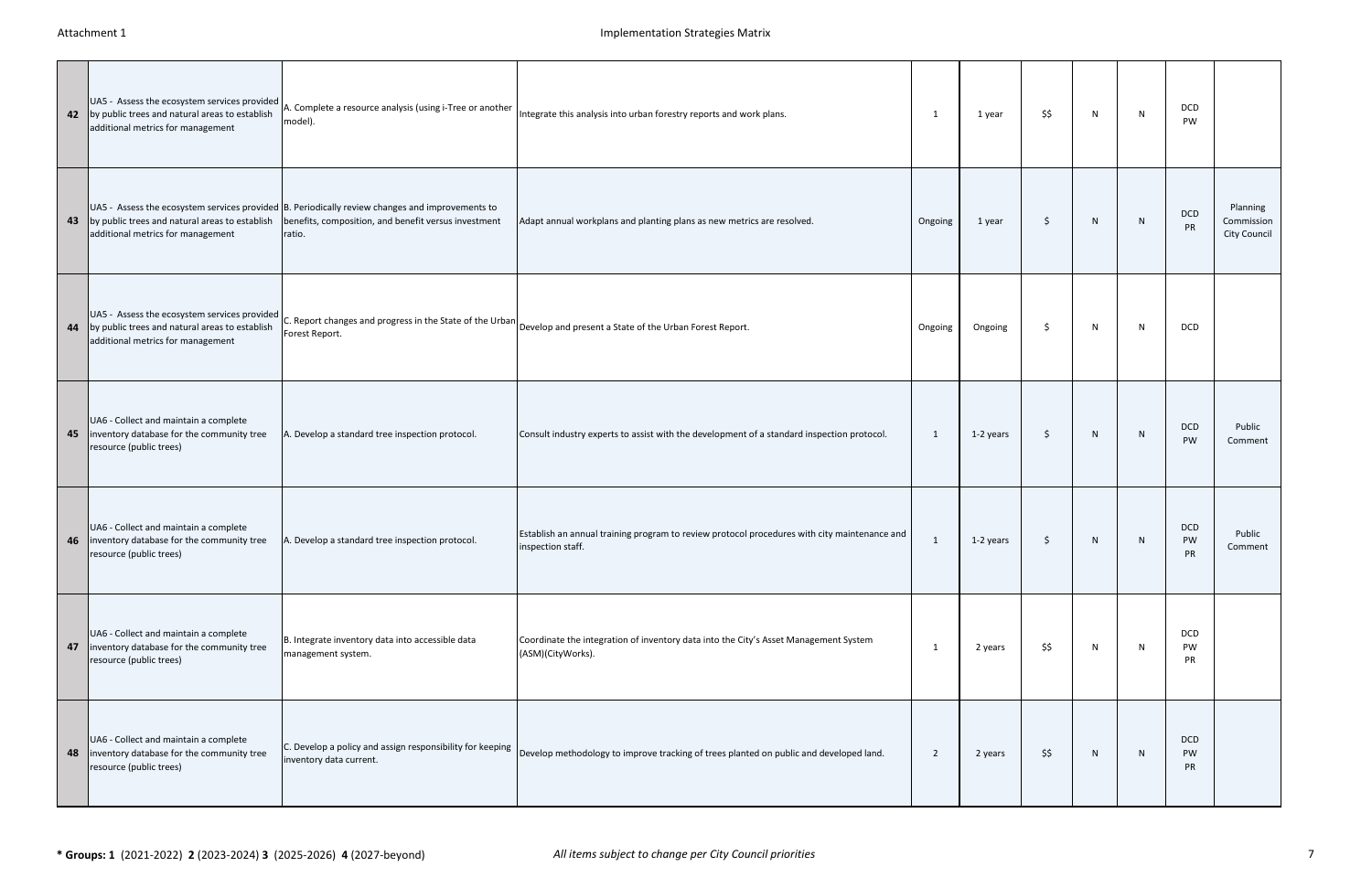| 49 | UA6 - Collect and maintain a complete<br>inventory database for the community tree<br>resource (public trees) | inventory data current.                                                                                                                     | C. Develop a policy and assign responsibility for keeping provide on-going data and records management training for city staff.    | Ongoing        | 2 years | \$\$   | N | N            | <b>DCD</b><br><b>PW</b><br><b>PR</b> |                     |
|----|---------------------------------------------------------------------------------------------------------------|---------------------------------------------------------------------------------------------------------------------------------------------|------------------------------------------------------------------------------------------------------------------------------------|----------------|---------|--------|---|--------------|--------------------------------------|---------------------|
| 50 | UA7 - Care for the community urban forest<br>using the best available science                                 | A. Set policies that any tree work complies with ANSI<br>A300 Tree Care Standards.                                                          | Develop standardized tree work policy language.                                                                                    | 1              | <1 year | \$     | N | $\mathsf{N}$ | <b>DCD</b><br>PW<br>PR               |                     |
| 51 | UA7 - Care for the community urban forest<br>using the best available science                                 | A. Set policies that any tree work complies with ANSI<br>A300 Tree Care Standards.                                                          | Include ANSI A300 Tree Care Standards in Public Works and Park Projects.                                                           | 1              | <1 year | \$     | N | $\mathsf{N}$ | <b>DCD</b><br>PW<br>PR               |                     |
| 52 | UA7 - Care for the community urban forest<br>using the best available science                                 | B. Set policies that any tree workers comply with ANSI<br>Z133 Safety Standards.                                                            | Include ANSI Z133 safety standards training for city staff working with trees.                                                     | 1              | <1 year | \$     | N | N            | <b>DCD</b><br>PW<br><b>PR</b>        |                     |
| 53 | UA7 - Care for the community urban forest<br>using the best available science                                 | C. Set policies that urban forestry work consider best<br>management practices as advised by the International<br>Society of Arboriculture. | Develop standard language to include in all projects involving trees.                                                              | -1             | <1 year | \$     | N | N            | DCD<br>PW<br>PR                      | <b>City Council</b> |
| 54 | M1 - Maintain Urban Forest Management<br>Plan alignment with other City plans and<br>policies                 | A. Review and revise the UFMP every five to ten (5-10)<br>years.                                                                            | Schedule review of UFMP in 2028 annual work plan.                                                                                  | $\overline{4}$ | 1 year  | \$\$\$ | N | ${\sf N}$    | <b>DCD</b>                           |                     |
|    | M1 - Maintain Urban Forest Management<br>55 Plan alignment with other City plans and<br>policies              | B .Collaborate with city staff experts to develop and<br>establish a risk management policy for trees.                                      | Insurance - Review and verify insurance claim recovers cost of tree replacement when claim is<br>related to public property trees. | 1              | 1 year  | \$     | N | N            | DCD<br>Legal                         |                     |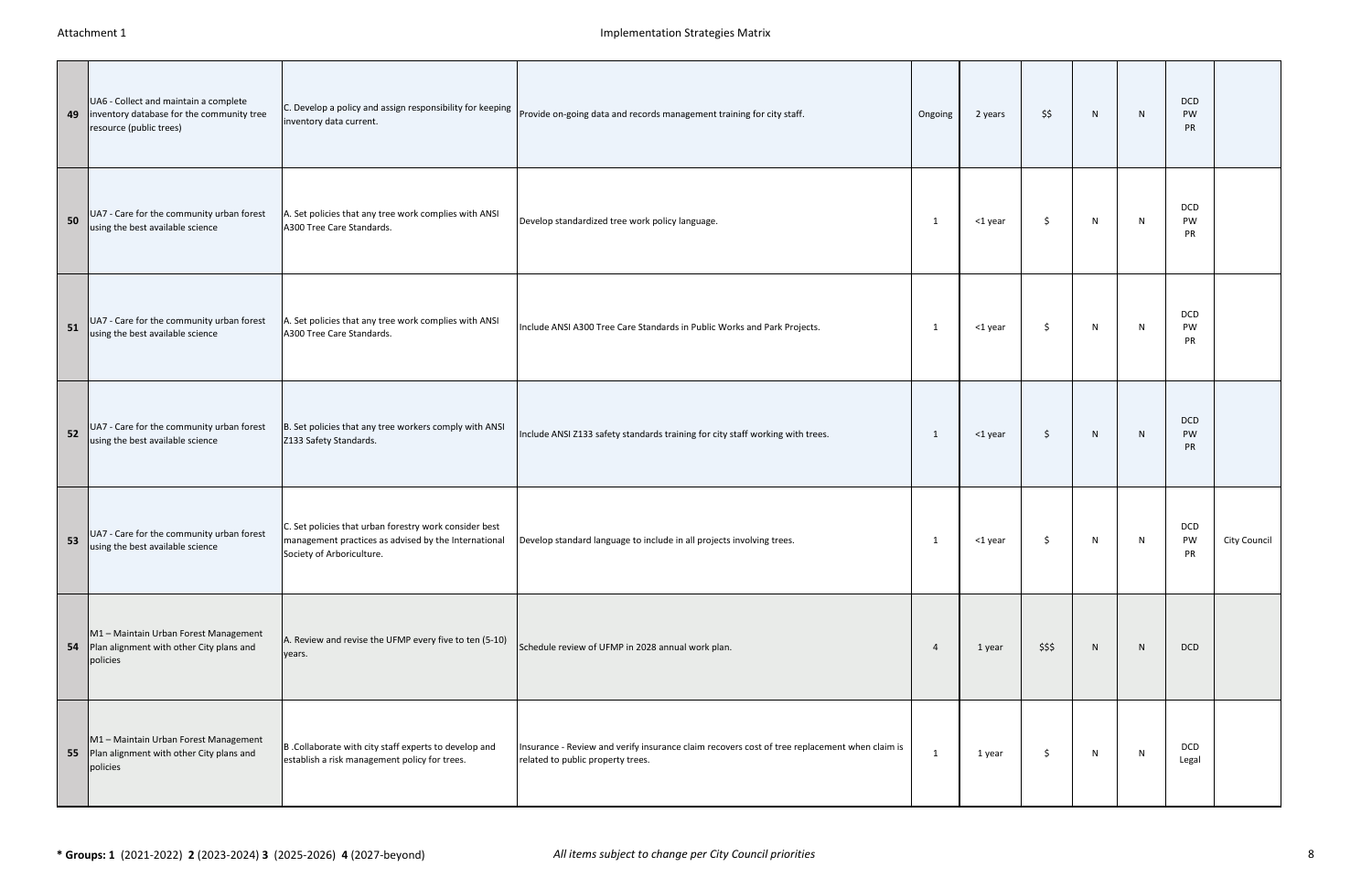|    | M1 - Maintain Urban Forest Management<br>56 Plan alignment with other City plans and<br>policies | B .Collaborate with city staff experts to develop and<br>establish a risk management policy for trees.            | Contracts -Ensure all contracts have appropriate liability agreements to protect city in cases<br>where trees are being actively cared for. | 1              | 1 year | Ŝ.   | N | N            | DCD<br>Legal           |              |
|----|--------------------------------------------------------------------------------------------------|-------------------------------------------------------------------------------------------------------------------|---------------------------------------------------------------------------------------------------------------------------------------------|----------------|--------|------|---|--------------|------------------------|--------------|
|    | M1 - Maintain Urban Forest Management<br>57 Plan alignment with other City plans and<br>policies | B .Collaborate with city staff experts to develop and<br>establish a risk management policy for trees.            | Recovery Services-Ensure public trees are adequately documented in the event of catastrophe.                                                | $\overline{4}$ | 1 year | Ŝ.   | N | $\mathsf{N}$ | <b>DCD</b><br>PW<br>PR |              |
| 58 | M1 - Maintain Urban Forest Management<br>Plan alignment with other City plans and<br>policies    | B .Collaborate with city staff experts to develop and<br>establish a risk management policy for trees.            | Loss Control-Ensure the value of public trees and their replacement costs are recouped in<br>instances of tree injury or death.             | - 1            | 1 year | Ŝ.   | N | $\mathsf{N}$ | Legal                  |              |
| 59 | M1 - Maintain Urban Forest Management<br>Plan alignment with other City plans and<br>policies    | C. Include urban forestry concerns in emergency<br>response plans.                                                | Evaluate emergency response plans related to maintaining the rights-of-way.                                                                 | $\overline{2}$ | 1 year | \$   | N | $\mathsf{N}$ | <b>EM</b>              |              |
|    | M1 - Maintain Urban Forest Management<br>60 Plan alignment with other City plans and<br>policies | C. Include urban forestry concerns in emergency<br>response plans.                                                | Prioritize and inspect trees that could impact emergency response activity.                                                                 | 2              | 1 year | \$   | N | N.           | EM.<br>PW<br><b>PR</b> |              |
|    | M1 - Maintain Urban Forest Management<br>61 Plan alignment with other City plans and<br>policies | C. Include urban forestry concerns in emergency<br>response plans.                                                | Mitigate concerns that could impact urban forestry.                                                                                         | $\overline{2}$ | 1 year | \$   | N | ${\sf N}$    | PW<br><b>PR</b>        |              |
|    | M1 - Maintain Urban Forest Management<br>62 Plan alignment with other City plans and<br>policies | D. Work with Federal, State, County and local agencies<br>and jurisdictions to develop wildfire prevention plans. | Identify specific agencies.                                                                                                                 | $\overline{2}$ | 1 year | \$\$ | N | Y            | EM                     | City Council |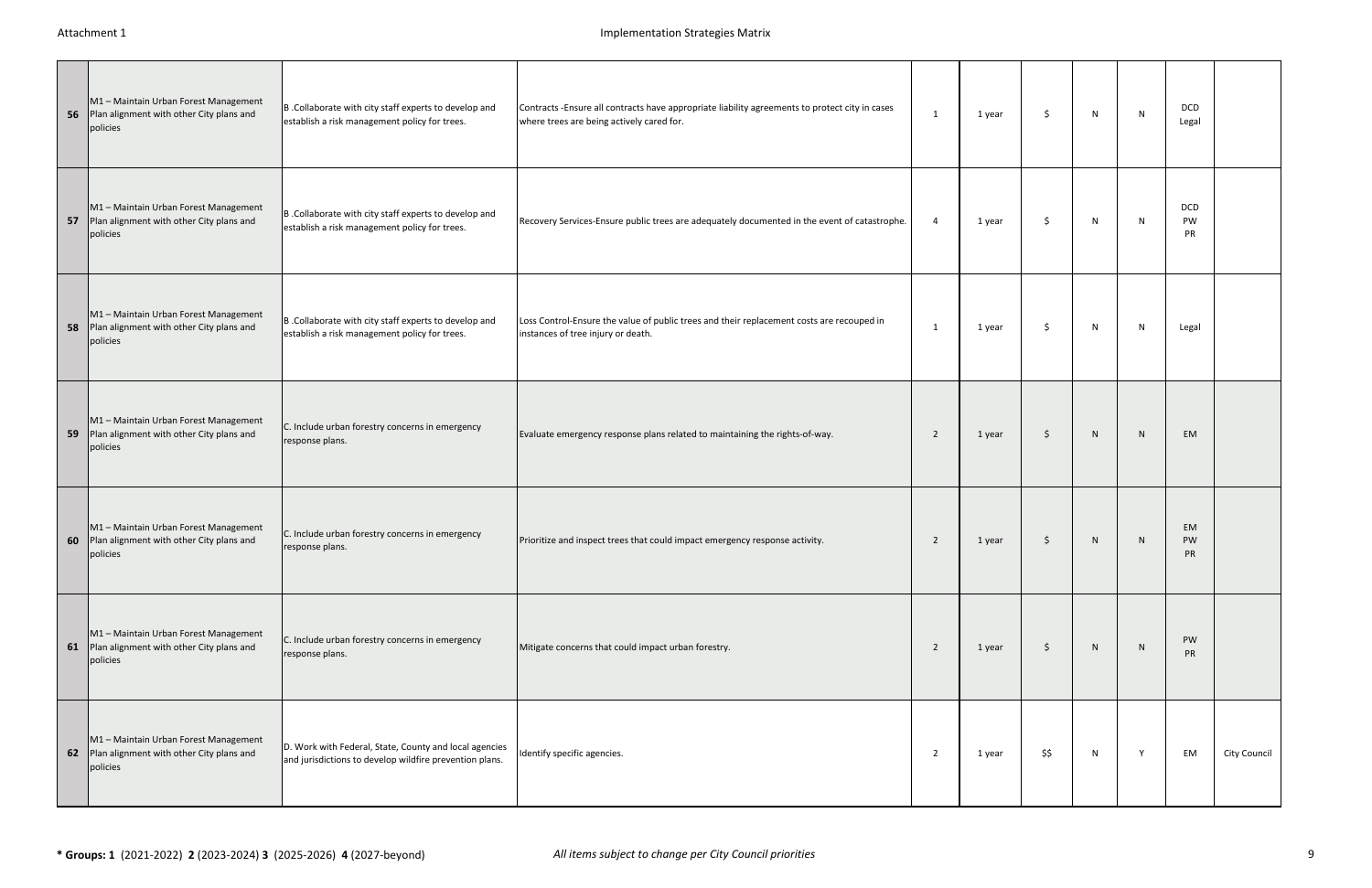|    | M1 - Maintain Urban Forest Management<br>63 Plan alignment with other City plans and<br>policies | D. Work with Federal, State, County and local agencies<br>and jurisdictions to develop wildfire prevention plans. | Host a forum to build consensus.                                                                     | $\overline{2}$ | 1 year | \$\$               | N | N | EM                                   | City Council      |
|----|--------------------------------------------------------------------------------------------------|-------------------------------------------------------------------------------------------------------------------|------------------------------------------------------------------------------------------------------|----------------|--------|--------------------|---|---|--------------------------------------|-------------------|
|    | M1 - Maintain Urban Forest Management<br>64 Plan alignment with other City plans and<br>policies | D. Work with Federal, State, County and local agencies<br>and jurisdictions to develop wildfire prevention plans. | Develop wildfire prevention plan.                                                                    | $\overline{2}$ | 1 year | \$\$               | Y | Y | EM                                   | City Council      |
| 65 | M2 - Ensure staff that are appropriately<br>trained to work safely and effectively               | A. Formalize a policy for ongoing training to staff<br>working in urban forestry.                                 | Identify city staff working on urban forestry issues.                                                | $\mathbf{1}$   | 1 year | \$                 | N | N | <b>DCD</b><br><b>PR</b><br><b>PW</b> |                   |
| 66 | M2 - Ensure staff that are appropriately<br>trained to work safely and effectively               | A. Formalize a policy for ongoing training to staff<br>working in urban forestry.                                 | Establish an annual training budget for City Staff (hours or cost).                                  | -1             | 1 year | \$                 | N | N | DCD                                  |                   |
| 67 | M2 - Ensure staff that are appropriately<br>trained to work safely and effectively               | B. Establish a policy that all tree work be supervised by<br>an ISA certified arborist.                           | Develop standard policy language for inclusion in all project documents.                             | -1             | 1 year | \$                 | N | N | <b>DCD</b>                           | Public<br>Comment |
| 68 | M2 - Ensure staff that are appropriately<br>trained to work safely and effectively               | C. Require that all tree work procedures comply with<br>ANSI Z133 safety standards.                               | Develop standard policy language for inclusion in all tree work contracts and city staff activities. | $\overline{1}$ | 1 year | $\ddot{\varsigma}$ | N | N | <b>DCD</b><br>Legal                  |                   |
| 69 | M3 - Establish a Formal Interdepartmental<br><b>Working Team</b>                                 | A. Designate an Urban Forester within City staff to<br>provide leadership to the working team.                    | Adapt SIP into a one-year tactical work plan for the Urban Forester position.                        | 2              | <6 mos | \$                 | N | N | DCD<br>PR<br>PW                      | Public<br>Comment |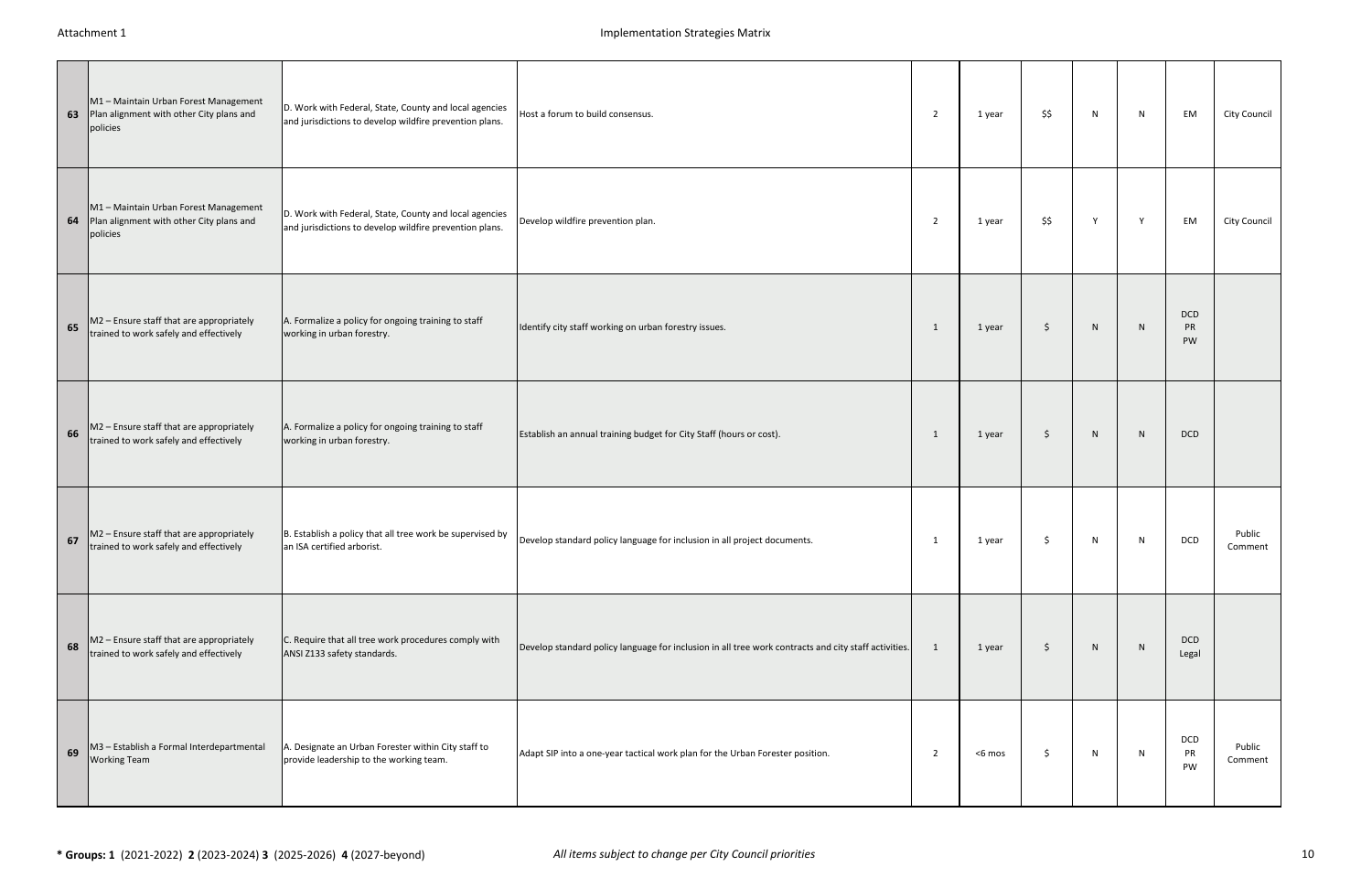| 70 | M3 - Establish a Formal Interdepartmental<br><b>Working Team</b> | A. Designate an Urban Forester within City staff to<br>provide leadership to the working team.                          | Evaluate the Urban Forester time-resource needs.                                                                        | 2              | <6 mos  | \$ | N | N | DCD<br>PR<br>PW | Public<br>Comment      |
|----|------------------------------------------------------------------|-------------------------------------------------------------------------------------------------------------------------|-------------------------------------------------------------------------------------------------------------------------|----------------|---------|----|---|---|-----------------|------------------------|
| 71 | M3 - Establish a Formal Interdepartmental<br><b>Working Team</b> | A. Designate an Urban Forester within City staff to<br>provide leadership to the working team.                          | Hire or adapt an existing staff person to manage the work plan.                                                         | 2              | <6 mos  | Ŝ. | N | N | DCD<br>PR<br>PW | Planning<br>Commission |
| 72 | M3 - Establish a Formal Interdepartmental<br><b>Working Team</b> | B. Formalize a policy on resource sharing between<br>departments.                                                       | Identify resources and capabilities within City Departments.                                                            | -1             | 1 year  | \$ | N | N | DCD<br>PR<br>PW | <b>City Council</b>    |
| 73 | M3 - Establish a Formal Interdepartmental<br><b>Working Team</b> | B. Formalize a policy on resource sharing between<br>departments.                                                       | Ensure staff costs and equipment resources are clearly defined and budgeted appropriately for<br>tree related projects. | $\overline{2}$ | 1 year  | \$ | N | N | DCD<br>PR<br>PW | City Council           |
| 74 | M3 - Establish a Formal Interdepartmental<br><b>Working Team</b> | B. Formalize a policy on resource sharing between<br>departments.                                                       | Create a resource library on the City's intranet site.                                                                  | 1              | 1 year  | \$ | N | N | DCD<br>PR<br>PW | City Council           |
| 75 | M3 - Establish a Formal Interdepartmental<br><b>Working Team</b> | C. Evaluate appropriate staffing needs to support<br>managing, maintaining, and preserving Sammamish's<br>urban forest. | Work with UFMP SIP to develop an annual Urban Forest Management work plan.                                              | Ongoing        | <1 year | \$ | N | N | DCD<br>PR<br>PW | City Council           |
| 76 | M3 - Establish a Formal Interdepartmental<br><b>Working Team</b> | C. Evaluate appropriate staffing needs to support<br>managing, maintaining, and preserving Sammamish's<br>urban forest. | Estimate staff time and resource needs for the annual work plan.                                                        | Ongoing        | <1 year | \$ | N | N | DCD<br>PR<br>PW | City Council           |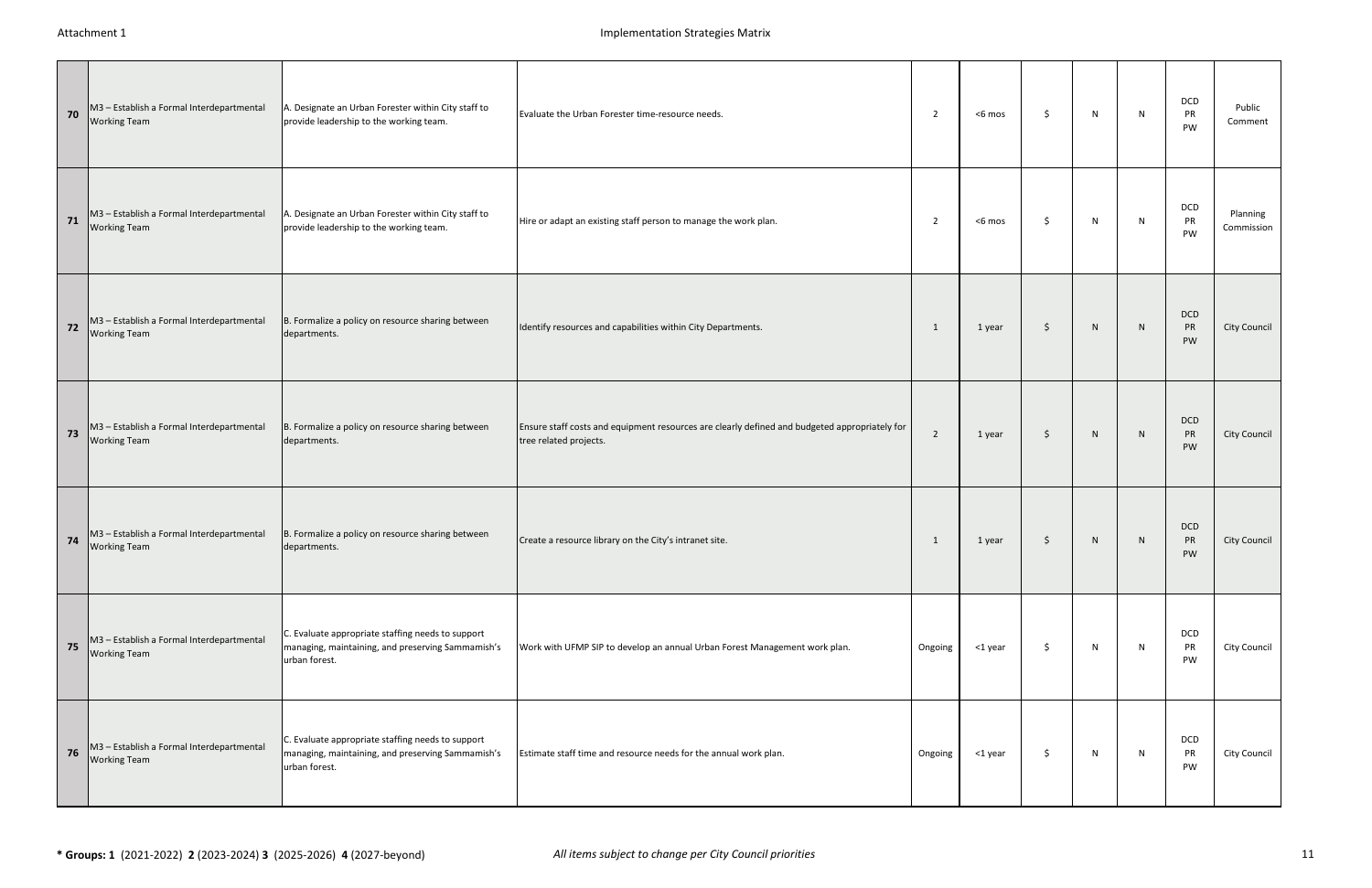| 77 | M3 - Establish a Formal Interdepartmental<br><b>Working Team</b> | for construction inspections, code compliance, and tree<br>permits.                                                                                                           | D. Establish metrics to implement a monitoring program Define the issues for non-compliance with construction inspections, code compliance, and tree<br>permits.                              | $\overline{2}$ | 1 year | Ŝ.   | N | N | <b>DCD</b>      | Public<br>Comment |
|----|------------------------------------------------------------------|-------------------------------------------------------------------------------------------------------------------------------------------------------------------------------|-----------------------------------------------------------------------------------------------------------------------------------------------------------------------------------------------|----------------|--------|------|---|---|-----------------|-------------------|
| 78 | M3 - Establish a Formal Interdepartmental<br><b>Working Team</b> | D. Establish metrics to implement a monitoring program<br>for construction inspections, code compliance, and tree  Determine the criteria for success or failure.<br>permits. |                                                                                                                                                                                               | -1             | 1 year | Ŝ.   | N | N | <b>DCD</b>      | Public<br>Comment |
| 79 | M3 - Establish a Formal Interdepartmental<br><b>Working Team</b> | for construction inspections, code compliance, and tree<br>permits.                                                                                                           | D. Establish metrics to implement a monitoring program Advise Urban Forest Management Plan leadership with summary narrative for inclusion in the<br>Annual State of the Urban Forest Report. | Ongoing        | 1 year | Ŝ.   | N | N | <b>DCD</b>      | Public<br>Comment |
| 80 | M3 - Establish a Formal Interdepartmental<br><b>Working Team</b> | E. Develop an ongoing staff and contractor training<br>program for construction site management practices.                                                                    | Identify city staff working on construction site management.                                                                                                                                  | -1             | 1 year | \$\$ | N | N | DCD<br>PR<br>PW | City Council      |
| 81 | M3 - Establish a Formal Interdepartmental<br><b>Working Team</b> | E. Develop an ongoing staff and contractor training<br>program for construction site management practices.                                                                    | Establish an annual training budget for City Staff (hours or cost).                                                                                                                           | Ongoing        | 1 year | \$\$ | N | N | DCD<br>PR<br>PW | City Council      |
| 82 | M3 - Establish a Formal Interdepartmental<br><b>Working Team</b> | E. Develop an ongoing staff and contractor training<br>program for construction site management practices.                                                                    | Add training resources and videos to City's Intranet site for easy access by new employees.                                                                                                   | 1              | 1 year | \$\$ | Y | Y | DCD<br>PR<br>PW | City Council      |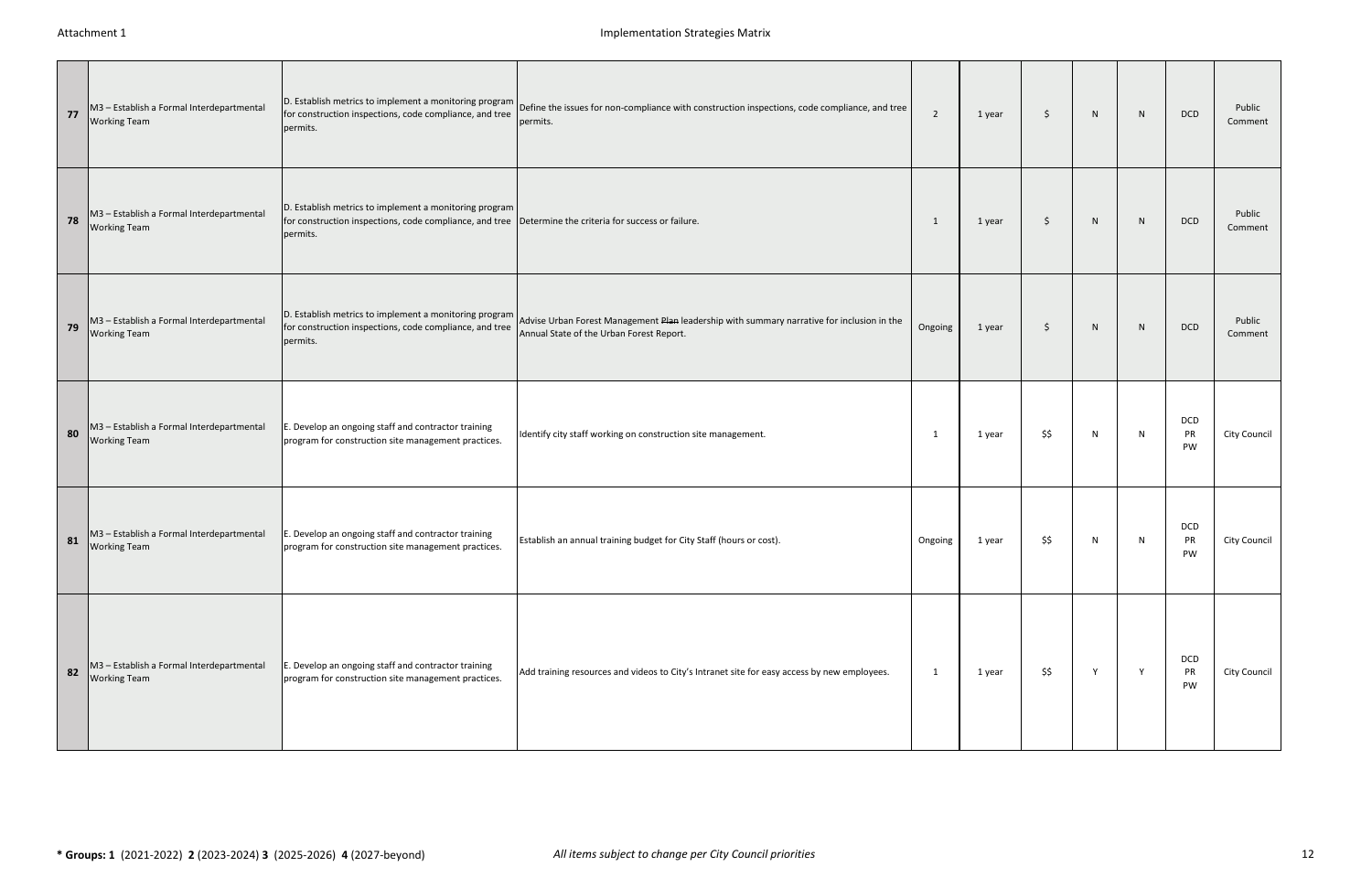| 83 | M4 - Develop annual work plans for routine<br>operations and predictable budgets | A. Operational objectives                                                                                                     | Reference the UFMP and SIP to prioritize Urban Forestry objectives for annual workplans.                                                                     | Ongoing                 | 1 year  | \$     | $\mathsf{N}$ | N | DCD<br>PR<br>PW              | City Council      |
|----|----------------------------------------------------------------------------------|-------------------------------------------------------------------------------------------------------------------------------|--------------------------------------------------------------------------------------------------------------------------------------------------------------|-------------------------|---------|--------|--------------|---|------------------------------|-------------------|
| 84 | M4 - Develop annual work plans for routine<br>operations and predictable budgets | B. Develop an annual urban forestry operations budget. Create a line item in City Budget for Urban Forestry.                  |                                                                                                                                                              | - 1                     | 1 year  | Ŝ.     | N            | N | DCD                          | Public<br>Comment |
| 85 | M4 - Develop annual work plans for routine<br>operations and predictable budgets | B. Develop an annual urban forestry operations budget. Develop a 2-year work plan for urban forestry activities.              |                                                                                                                                                              | Ongoing                 | 1 year  | \$     | N            | N | DCD<br>PR<br>PW              | Public<br>Comment |
| 86 | M4 - Develop annual work plans for routine<br>operations and predictable budgets |                                                                                                                               | B. Develop an annual urban forestry operations budget. Develop an Urban Forestry Budget during the biennial budget process.                                  | 2                       | 1 year  | \$     | N            | N | DCD<br>PR<br>PW<br><b>EM</b> | Public<br>Comment |
| 87 | M5 - Enhance processes for tree planting and<br>plant salvage                    | A. Develop a staging site or green house location for the<br>City to receive and care for trees and other plant<br>materials. | Develop a budget for this objective in the annual work plan.                                                                                                 | $\overline{2}$          | 2 years | \$\$\$ | N            | N | PR                           | Public<br>Comment |
| 88 | M5 - Enhance processes for tree planting and<br>plant salvage                    | A. Develop a staging site or green house location for the<br>City to receive and care for trees and other plant<br>materials. | Identify a suitable location.                                                                                                                                | $\overline{\mathbf{3}}$ | 2 years | \$\$\$ | N            | N | PR                           | Public<br>Comment |
| 89 | M5 - Enhance processes for tree planting and<br>plant salvage                    | A. Develop a staging site or green house location for the<br>City to receive and care for trees and other plant<br>materials. | Develop preliminary design and construction cost estimate to inform the project budget and<br>request funding as part of the City's biennial budget process. | $\overline{3}$          | 2 years | \$\$\$ | N            | N | PR                           | Public<br>Comment |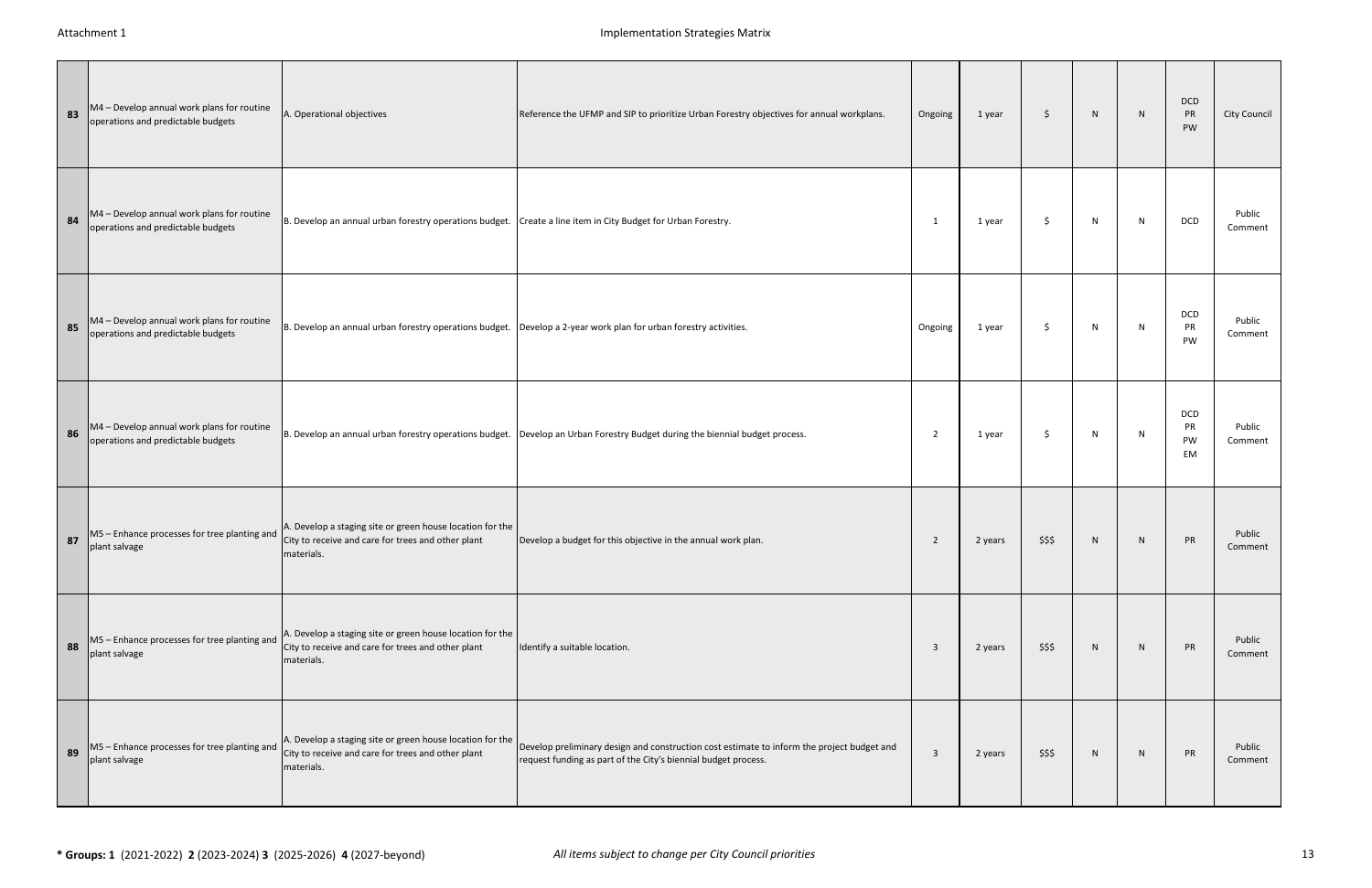| 90 | M5 - Enhance processes for tree planting and<br>plant salvage                                                   | A. Develop a staging site or green house location for the<br>City to receive and care for trees and other plant<br>materials.                     | Develop site use and plant management protocols.                                                                                        | $\overline{\mathbf{3}}$ | 2 years | \$\$\$ | $\mathsf{N}$ | N | PR                     | Public<br>Comment |
|----|-----------------------------------------------------------------------------------------------------------------|---------------------------------------------------------------------------------------------------------------------------------------------------|-----------------------------------------------------------------------------------------------------------------------------------------|-------------------------|---------|--------|--------------|---|------------------------|-------------------|
| 91 | plant salvage                                                                                                   | $MS$ – Enhance processes for tree planting and $\beta$ . Acquire a watering truck to ensure successful tree<br>establishment.                     | Review Tree Planting Plan.                                                                                                              | $\overline{\mathbf{3}}$ | 2 years | \$\$\$ | N            | N | PR                     |                   |
| 92 | plant salvage                                                                                                   | $MS$ – Enhance processes for tree planting and $\beta$ . Acquire a watering truck to ensure successful tree<br>establishment.                     | Explore costs and present options for mobile watering systems for use in City maintained public<br>rights-of-way and parks/open spaces. | -1                      | 2 years | \$\$\$ | N            | N | PW<br>PR               |                   |
| 93 | $MS$ – Enhance processes for tree planting and $\Big _{C}$ . Manage warranties from nurseries.<br>plant salvage |                                                                                                                                                   | Acquire a tree inventory management software or build out CityWorks software for Tree<br>Inventory Management.                          | -1                      | 2 years | \$\$   | $\mathsf{N}$ | N | DCD                    |                   |
| 94 | $MS$ – Enhance processes for tree planting and $\Big _{C}$ . Manage warranties from nurseries.<br>plant salvage |                                                                                                                                                   | Ensure all planted trees have a budget for warranty inspections within the first year of planting.                                      | $\overline{2}$          | 2 years | \$\$   | N            | N | DCD<br>PR<br>PW        | Public<br>Comment |
| 95 | $MS$ – Enhance processes for tree planting and $\Big _{C}$ . Manage warranties from nurseries.<br>plant salvage |                                                                                                                                                   | Pursue warranty replacements as needed.                                                                                                 | Ongoing                 | 2 years | \$\$   | $\mathsf{N}$ | N | <b>DCD</b><br>PR<br>PW |                   |
| 96 | plant salvage                                                                                                   | $MS$ – Enhance processes for tree planting and $\vert D$ . Provide training for tree planting volunteers/staff to<br>ensure proper tree planting. | Identify city staff working on tree planting projects.                                                                                  | -1                      | 1 year  | \$\$   | N            | N | DCD<br>PR<br>PW        |                   |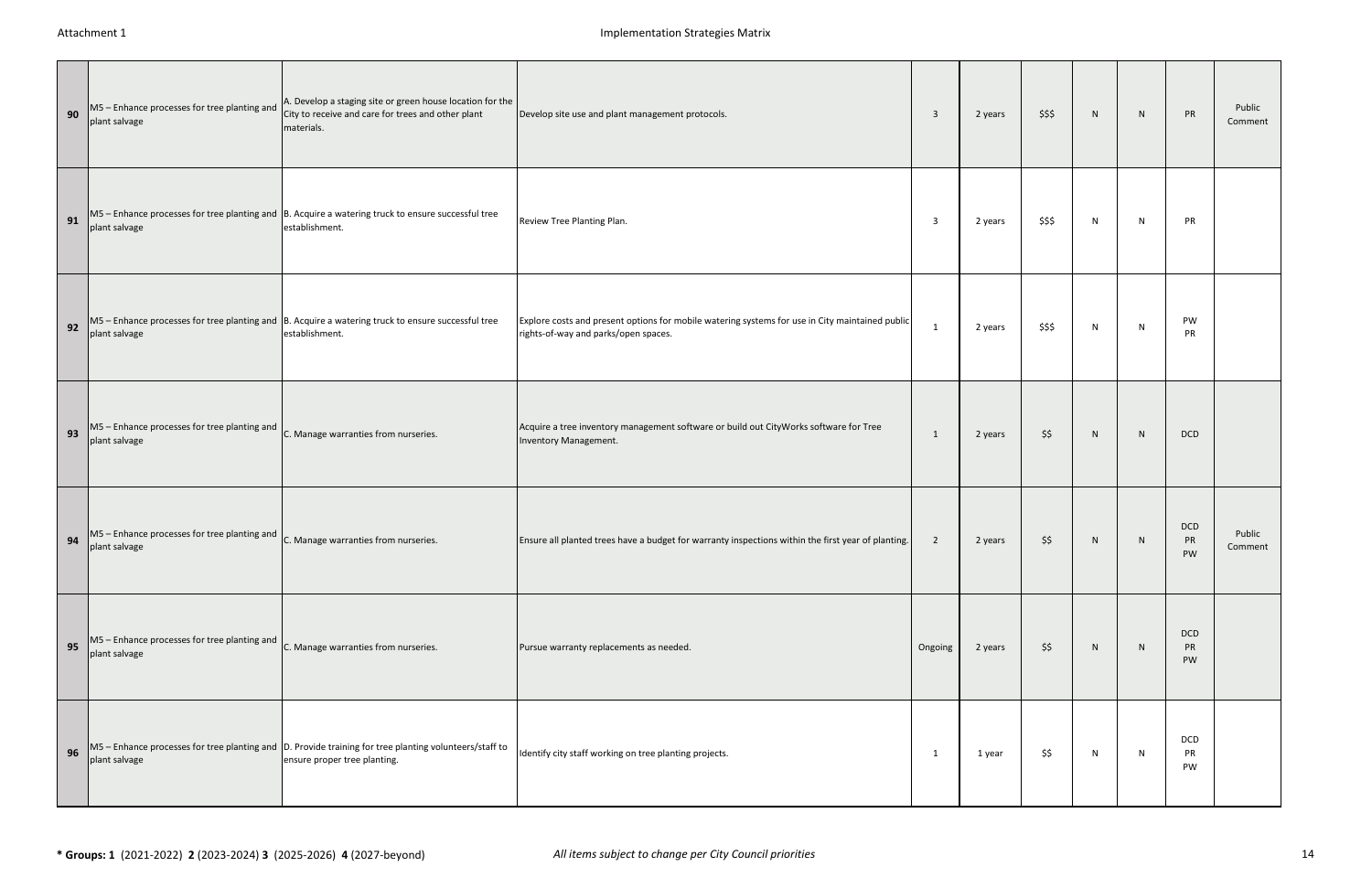| 97 | plant salvage                                              | M5 - Enhance processes for tree planting and D. Provide training for tree planting volunteers/staff to<br>ensure proper tree planting. | Establish an annual training budget for City Staff/Volunteers (hours or cost).                                                                               | - 1                     | 1 year  | \$\$               | N | N | DCD<br>PR<br>PW |                        |
|----|------------------------------------------------------------|----------------------------------------------------------------------------------------------------------------------------------------|--------------------------------------------------------------------------------------------------------------------------------------------------------------|-------------------------|---------|--------------------|---|---|-----------------|------------------------|
|    | 98 M6 - Review tree ordinances every 5-10 years            | A. Evaluate the value and benefits of removal and<br>replacement ratios to canopy objectives.                                          | Perform analyses and provide a technical report.                                                                                                             | $\overline{\mathbf{3}}$ | 1 year  | \$                 | N | N | DCD             | Planning<br>Commission |
| 99 | $MG - Review tree ordinances every 5-10 years$             | A. Evaluate the value and benefits of removal and<br>replacement ratios to canopy objectives.                                          | Review findings with Urban Forestry Management program leadership and include results in<br>the State of the Urban Forest.                                   | $\overline{\mathbf{3}}$ | 1 year  | \$                 | N | N | DCD             | Planning<br>Commission |
|    | 100 M6 - Review tree ordinances every 5-10 years           | B. Consider existing ordinances exemptions for utilities<br>to control costs.                                                          | Communicate with utilities and assess their needs in order to maintain appropriate exceptions<br>that align with City Urban Forestry values and objectives.  | $\overline{2}$          | 1 year  | \$                 | N | Y | DCD             | Planning<br>Commission |
|    | 101   M6 - Review tree ordinances every 5-10 years         | B. Consider existing ordinances exemptions for utilities<br>to control costs.                                                          | Review and update existing ordinances.                                                                                                                       | $\overline{2}$          | 1 year  | \$                 | N | N | DCD             | Planning<br>Commission |
|    | 102   M6 - Review tree ordinances every 5-10 years         | native trees.                                                                                                                          | C. Develop incentives for development projects to retain Create a list of priority native trees so staff can effectively advise development projects.        | 2                       | 3 years | $\ddot{\varsigma}$ | N | N | <b>DCD</b>      | Public<br>Comment      |
|    | 103 $\sqrt{106}$ – Review tree ordinances every 5-10 years | native trees.                                                                                                                          | $ C$ . Develop incentives for development projects to retain $ D$ pocument the value and benefits associated with native trees and replacement requirements. | $\overline{2}$          | 3 years | \$                 | N | N | <b>DCD</b>      | Public<br>Comment      |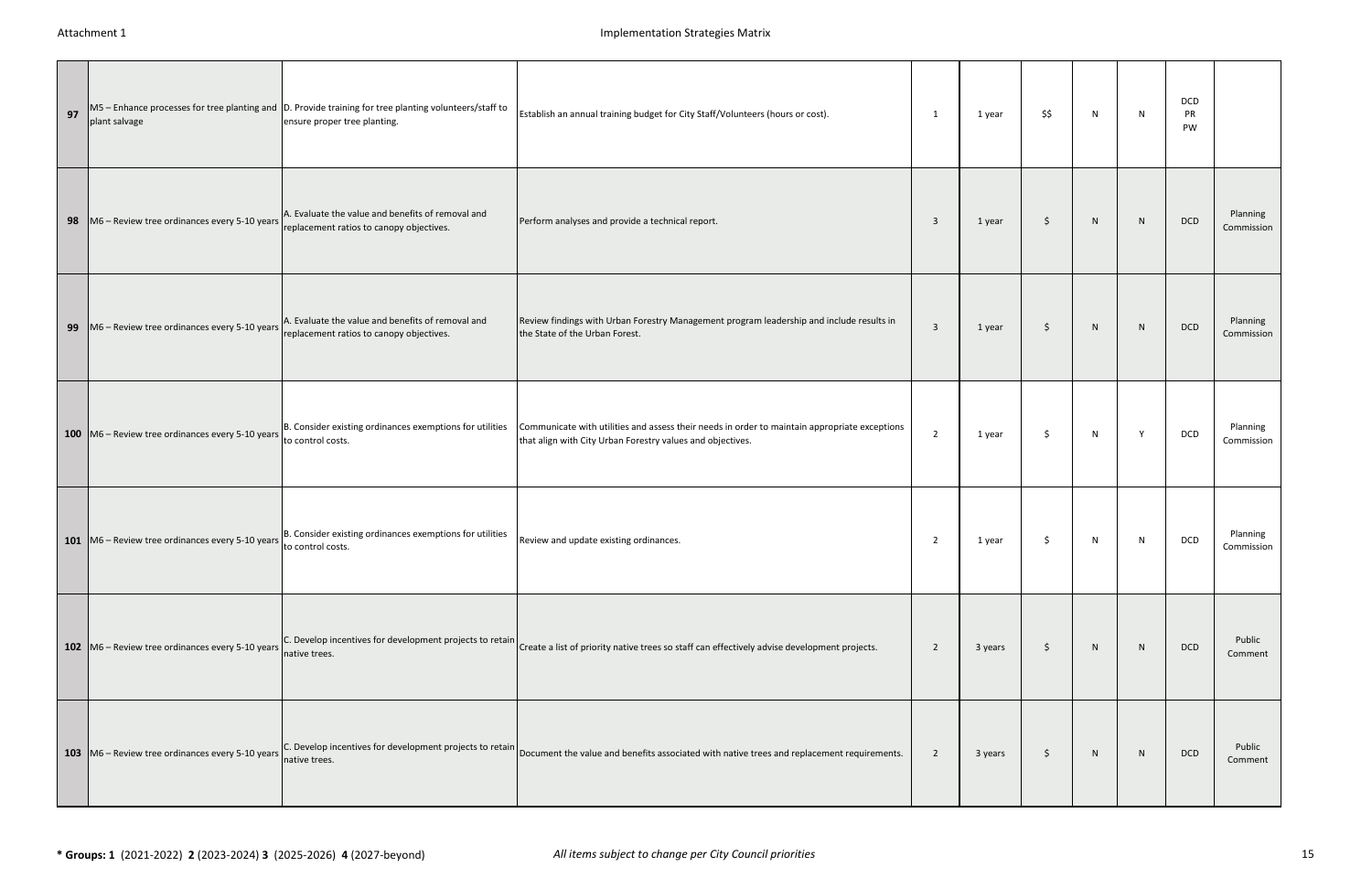| 104   M6 - Review tree ordinances every 5-10 years | C. Develop incentives for development projects to retain<br>native trees.                                                                                                       | Create an appropriately balanced incentive strategy to encourage native tree preservation.           | $\overline{2}$ | 3 years | \$  | N | N | <b>DCD</b> | Public<br>Comment                      |
|----------------------------------------------------|---------------------------------------------------------------------------------------------------------------------------------------------------------------------------------|------------------------------------------------------------------------------------------------------|----------------|---------|-----|---|---|------------|----------------------------------------|
| 105   M6 - Review tree ordinances every 5-10 years | C. Develop incentives for development projects to retain $\Big $ Revise municipal code to formalize incentives.<br>native trees.                                                |                                                                                                      | 2              | 3 years | \$  | N | N | <b>DCD</b> | Planning<br>Commission                 |
| 106   M6 - Review tree ordinances every 5-10 years | D. Consider revisions to tree removal and replacement<br>requirements on development properties to incentivize<br>retention of healthy trees and removal of unhealthy<br>trees. | Establish definitions for health and unhealthy trees.                                                | 2              | 3 years | S.  | N | N | DCD        | Planning<br>Commission<br>City Council |
| 107   M6 - Review tree ordinances every 5-10 years | D. Consider revisions to tree removal and replacement<br>requirements on development properties to incentivize<br>retention of healthy trees and removal of unhealthy<br>trees. | Evaluate the value and benefits associated with healthy trees and replacement trees.                 | 2              | 3 years | S.  | N | N | DCD        | Planning<br>Commission<br>City Council |
| 108   M6 - Review tree ordinances every 5-10 years | D. Consider revisions to tree removal and replacement<br>requirements on development properties to incentivize<br>retention of healthy trees and removal of unhealthy<br>trees. | Create an appropriately balanced incentive strategy to encourage retention of healthy trees.         | $\overline{2}$ | 3 years | \$. | N | N | <b>DCD</b> | Planning<br>Commission<br>City Council |
| 109 M6 - Review tree ordinances every 5-10 years   | D. Consider revisions to tree removal and replacement<br>requirements on development properties to incentivize<br>retention of healthy trees and removal of unhealthy<br>trees. | Propose language for revisions to municipal code.                                                    | $\overline{2}$ | 3 years | S.  | N | N | DCD        | Planning<br>Commission                 |
|                                                    | 110 $\vert$ M6 – Review tree ordinances every 5-10 years E. Evaluate exceptions for tree removal permits.                                                                       | Create a framework to streamline tree removal permits that includes opportunities for<br>exceptions. | 2              | 2 years | \$  | N | N | <b>DCD</b> | Planning<br>Commission                 |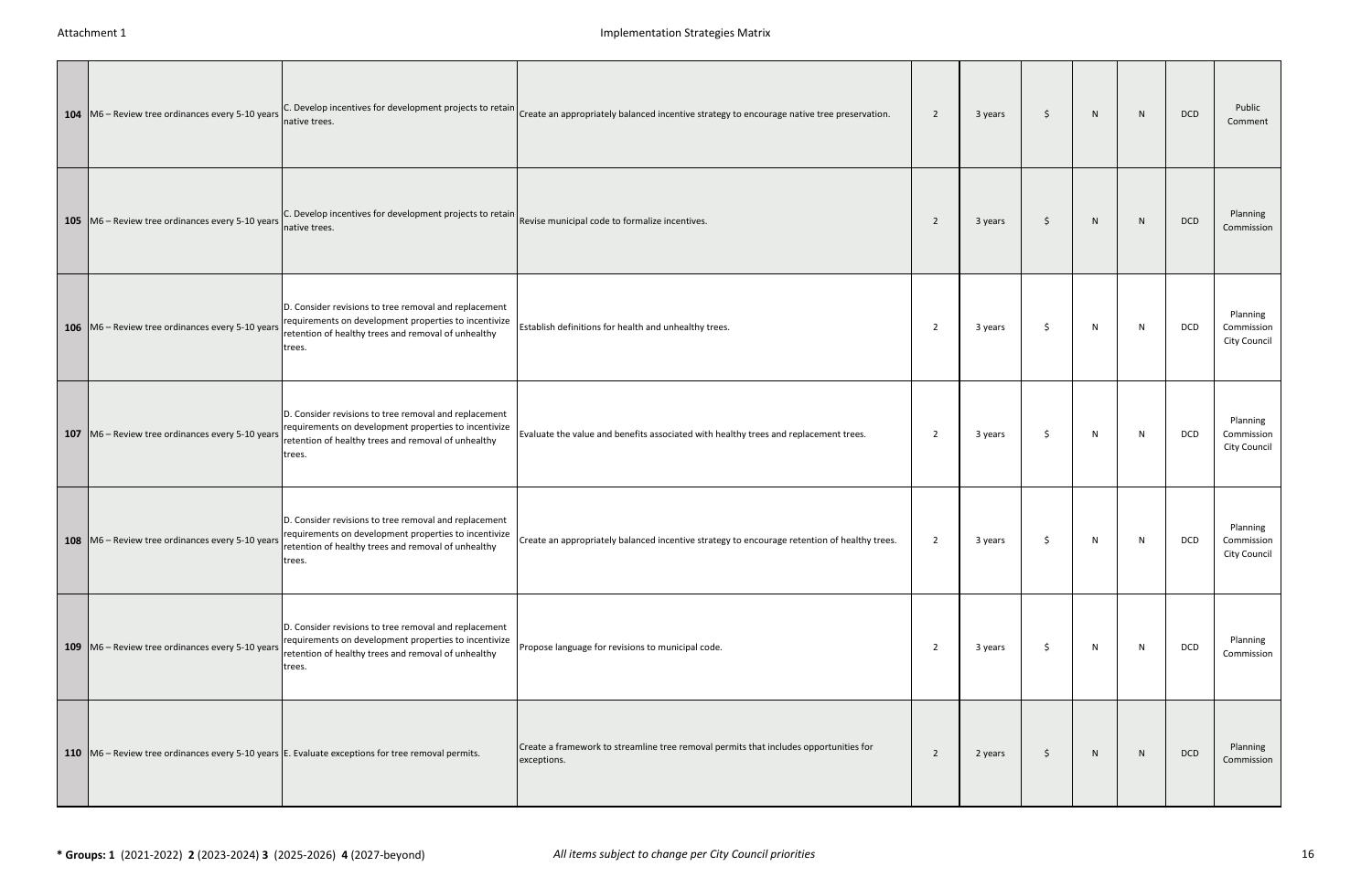|  | 111   M6 – Review tree ordinances every 5-10 years   E. Evaluate exceptions for tree removal permits.                                                                                                                     | Evaluate the benefits of a simple 'dead tree' permit.                                                                                                                                             | 2              | 2 years | \$  | N | N | DCD | Planning<br>Commission |
|--|---------------------------------------------------------------------------------------------------------------------------------------------------------------------------------------------------------------------------|---------------------------------------------------------------------------------------------------------------------------------------------------------------------------------------------------|----------------|---------|-----|---|---|-----|------------------------|
|  | 112 M6 – Review tree ordinances every 5-10 years E. Evaluate exceptions for tree removal permits.                                                                                                                         | Propose language for revisions to municipal code.                                                                                                                                                 | 2              | 2 years | S.  | N | N | DCD | Planning<br>Commission |
|  | F. Provide options or incentives for private property tree<br>113 M6 - Review tree ordinances every 5-10 years management plans to streamline permitting on<br>properties where canopy is consistent with City goals.     | Explore canopy standards for private properties.                                                                                                                                                  | 2              | 2 years | Ŝ.  | N | N | DCD | Planning<br>Commission |
|  | F. Provide options or incentives for private property tree<br>114   M6 – Review tree ordinances every 5-10 years   management plans to streamline permitting on<br>properties where canopy is consistent with City goals. | Develop a vegetation management permit process.                                                                                                                                                   | $\overline{2}$ | 2 years | \$  | N | N | DCD | Planning<br>Commission |
|  | F. Provide options or incentives for private property tree<br>115 M6 – Review tree ordinances every 5-10 years management plans to streamline permitting on<br>properties where canopy is consistent with City goals.     | Propose language for revisions to municipal code.                                                                                                                                                 | $\overline{2}$ | 2 years | \$  | N | N | DCD | Planning<br>Commission |
|  | G. Develop flexibility for the requirement that<br>in height.                                                                                                                                                             | 116 M6 - Review tree ordinances every 5-10 years replacement coniferous trees shall be at least eight feet Document the benefits and challenges associated with current replacement requirements. | 2              | 1 year  | S.  | N | N | DCD | Planning<br>Commission |
|  | G. Develop flexibility for the requirement that<br>117 M6 – Review tree ordinances every 5-10 years replacement coniferous trees shall be at least eight feet<br>in height.                                               | Evaluate the value and benefits of replacement trees in the context of long-term urban forest<br>canopy goals.                                                                                    | 2              | 1 year  | -\$ | N | N | DCD | Planning<br>Commission |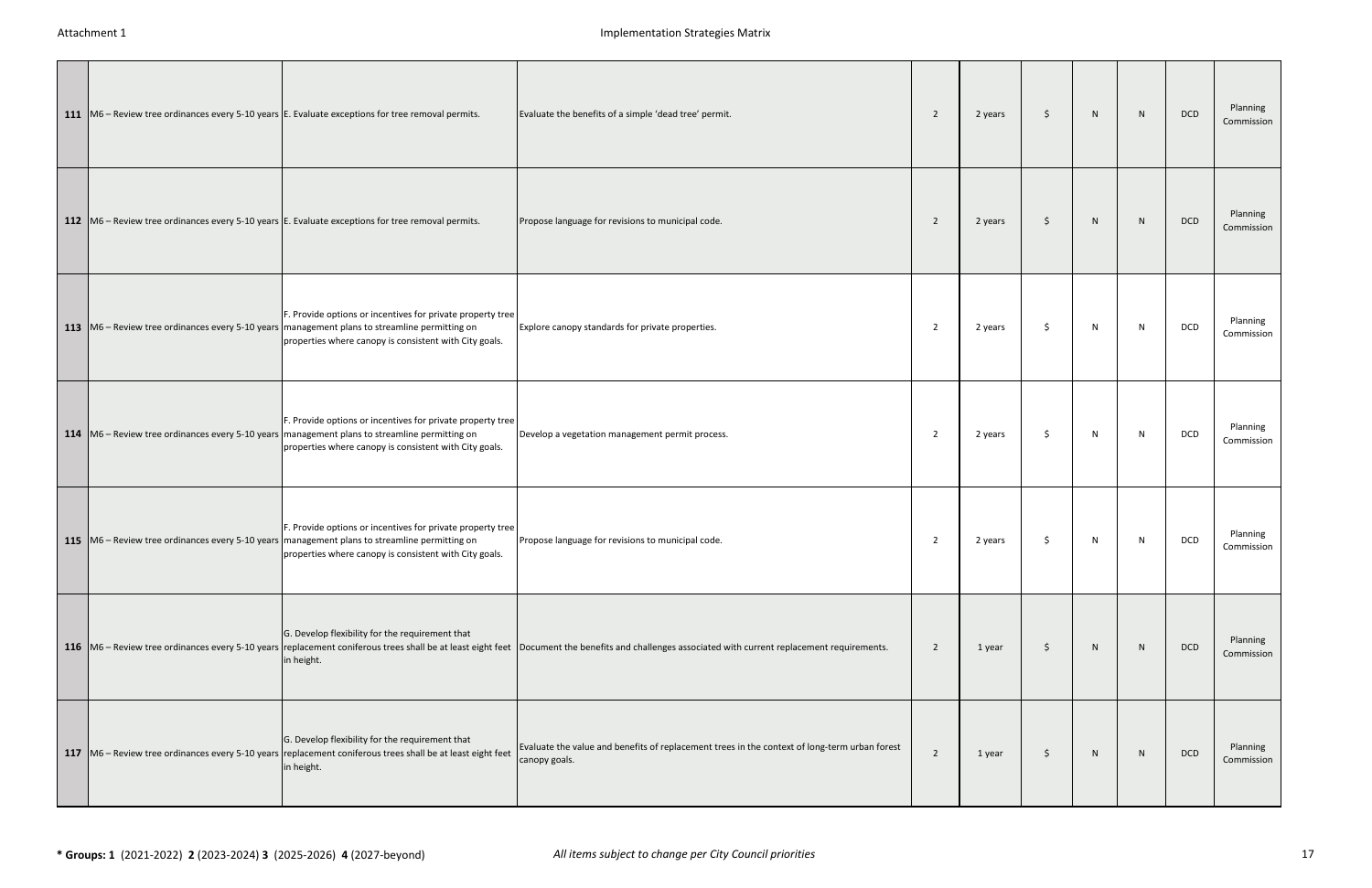|     |                                                                        | G. Develop flexibility for the requirement that<br>118   M6 - Review tree ordinances every 5-10 years replacement coniferous trees shall be at least eight feet Propose language for revisions to municipal code.<br>in height. |                                                                                                                | 2              | 1 year  | \$   | N  | N | DCD              | Planning<br>Commission                 |
|-----|------------------------------------------------------------------------|---------------------------------------------------------------------------------------------------------------------------------------------------------------------------------------------------------------------------------|----------------------------------------------------------------------------------------------------------------|----------------|---------|------|----|---|------------------|----------------------------------------|
| 119 | $CI - M$ aintain an engaging, user-friendly<br>Urban Forestry web page | A. Create a main dashboard for tree related questions<br>and facts.                                                                                                                                                             | Provide online link to UFMP for public access.                                                                 | -1             | 2 years | \$   | N  | N | DCD              | Planning<br>Commission                 |
| 120 | C1 - Maintain an engaging, user-friendly<br>Urban Forestry web page    | A. Create a main dashboard for tree related questions<br>and facts.                                                                                                                                                             | Use existing Connect Sammamish to receive and manage tree related questions and facts.                         | $\overline{2}$ | 2 years | \$   | N  | N | DCD              | Planning<br>Commission<br>City Council |
| 121 | C1 - Maintain an engaging, user-friendly<br>Urban Forestry web page    | A. Create a main dashboard for tree related questions<br>and facts.                                                                                                                                                             | Review City of Seattle (Trees For Seattle) website for ideas.                                                  | - 1            | 2 years | \$\$ | N  | N | DCD              | Planning<br>Commission<br>City Council |
| 122 | C1 - Maintain an engaging, user-friendly<br>Urban Forestry web page    | B. Maintain and enhance the urban forest story map.                                                                                                                                                                             | Review storymap and develop updated narrative that includes work plan for 2021-2022.                           | $\mathbf{1}$   | 1 year  | \$   | N  | N | <b>DCD</b>       | Planning<br>Commission                 |
| 123 | $C1 -$ Maintain an engaging, user-friendly<br>Urban Forestry web page  | C. Add landing pages to support the interests of the<br>community.                                                                                                                                                              | Work with a tree board or committee to develop a list of interests.                                            | 2              | 1 year  | \$.  | N  | N | DCD<br><b>PR</b> | Public<br>Comment                      |
| 124 | C1 - Maintain an engaging, user-friendly<br>Urban Forestry web page    | C. Add landing pages to support the interests of the<br>community.                                                                                                                                                              | Add web pages related to plant salvage, volunteer opportunities and basic education around<br>tree ordinances. | - 1            | 1 year  | Ŝ.   | N. | N | DCD              | Public<br>Comment                      |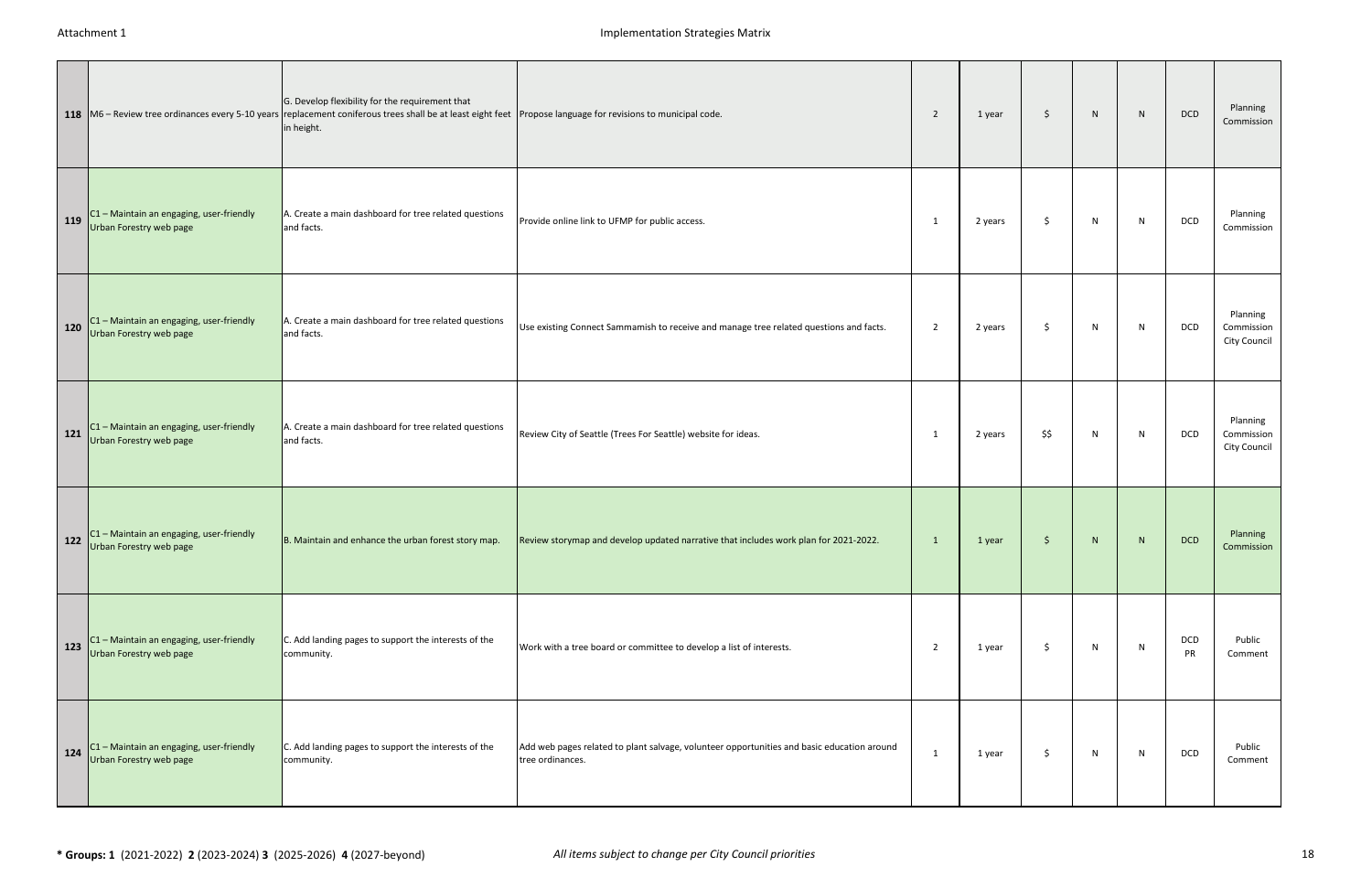| 125 | C2 - Develop outreach materials to engage<br>and educate on key topics | A. Develop an Annual State of the Urban Forest Report.                                                                                                      | Create a template for critical information to communicate successes and areas for<br>improvement to the public.                                                                                                | -1                      | 1 year | \$  | N | N | <b>DCD</b>       | Planning<br>Commission                 |
|-----|------------------------------------------------------------------------|-------------------------------------------------------------------------------------------------------------------------------------------------------------|----------------------------------------------------------------------------------------------------------------------------------------------------------------------------------------------------------------|-------------------------|--------|-----|---|---|------------------|----------------------------------------|
| 126 | C2 - Develop outreach materials to engage<br>and educate on key topics | A. Develop an Annual State of the Urban Forest Report.                                                                                                      | Publish a State of the Urban Forest Report in January of each year.                                                                                                                                            | Ongoing                 | 1 year | \$  | N | N | <b>DCD</b>       | Parks &<br>Recreation<br>Commission    |
| 127 | C2 - Develop outreach materials to engage<br>and educate on key topics | B. Determine what methods of outreach are most used<br>and appreciated by the community.                                                                    | Review community survey results from UFMP and create a reference table of preferred<br>outreach strategies for urban forestry activity.                                                                        | -1                      | 1 year | Ś   | N | N | <b>DCD</b>       | Planning<br>Commission                 |
| 128 | C2 - Develop outreach materials to engage<br>and educate on key topics | C. Develop outreach materials (pamphlets, articles, etc.)<br>that communicate specific topics about trees, the urban<br>forest, and environmental benefits. | Identify the top 3 topics where UFMP objectives could be most helped by an informed and<br>educated public.                                                                                                    | $\overline{\mathbf{3}}$ | 1 year | \$  | N | N | <b>DCD</b>       | Planning<br>Commission                 |
| 129 | C2 - Develop outreach materials to engage<br>and educate on key topics | D. Partner with other city departments, nonprofits, and<br>other groups to incorporate shared information and<br>outreach goals when possible.              | Consult with Forterra for Urban Forest Management program assistance.                                                                                                                                          | $\overline{2}$          | 1 year | S   | N | Y | DCD<br><b>PR</b> | Public<br>Comment                      |
| 130 | C2 - Develop outreach materials to engage<br>and educate on key topics | D. Partner with other city departments, nonprofits, and<br>other groups to incorporate shared information and<br>outreach goals when possible.              | Host meetings with Stormwater Stewards, Wildlife Habitat Project, Native Plant Stewards, and<br>Earthcorp. Discuss shared objectives and integrate within annual Urban Forest Management<br>program workplans. | 2                       | 1 year | \$. | N | Y | PR<br>PW         | Planning<br>Commission<br>City Council |
| 131 | C2 - Develop outreach materials to engage<br>and educate on key topics | E. Prevent unnecessary tree removal on single-family<br>residential lots through property owner education and<br>incentive programs.                        | Develop specific outreach for single-family residential lots to educate about tree care.                                                                                                                       | <sup>1</sup>            | 1 year | \$  | N | N | <b>DCD</b>       | Planning<br>Commission                 |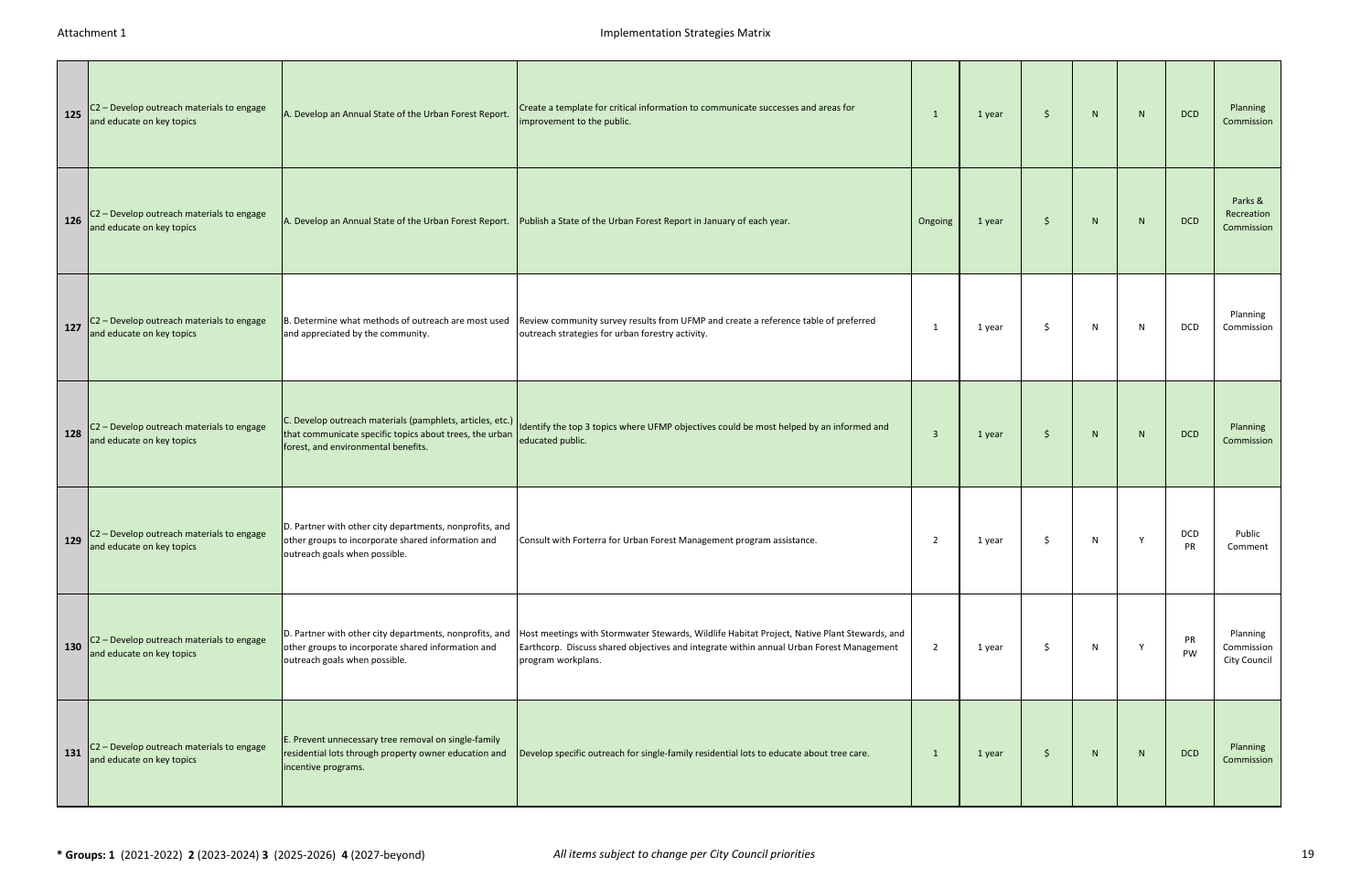| 132 | C2 - Develop outreach materials to engage<br>and educate on key topics              | E. Prevent unnecessary tree removal on single-family<br>residential lots through property owner education and<br>incentive programs. | Develop incentive program ideas to encourage tree retention.                                                                                                  | $\overline{2}$ | 1 year | $\frac{1}{2}$ | N            | N | <b>DCD</b>      | Planning<br>Commission |
|-----|-------------------------------------------------------------------------------------|--------------------------------------------------------------------------------------------------------------------------------------|---------------------------------------------------------------------------------------------------------------------------------------------------------------|----------------|--------|---------------|--------------|---|-----------------|------------------------|
| 133 | C2 - Develop outreach materials to engage<br>and educate on key topics              | E. Prevent unnecessary tree removal on single-family<br>residential lots through property owner education and<br>incentive programs. | Propose updated municipal code language.                                                                                                                      | $\overline{2}$ | 1 year | $\frac{1}{2}$ | N            | N | <b>DCD</b>      | Planning<br>Commission |
|     | 134 $ C3 -$ Pursue and maintain Tree City USA status A. Create citizens' Tree Board |                                                                                                                                      | Create a task force to begin formal development of a Tree Board.                                                                                              | 2              | 1 year | \$\$          | $\mathsf{N}$ | N | DCD<br>PR<br>PW |                        |
|     | C3 - Pursue and maintain Tree City USA status A. Create citizens' Tree Board        |                                                                                                                                      | Ensure liaison participation from Community Development, Public Works, and Parks and<br>Recreation staff.                                                     | $\overline{2}$ | 1 year | \$\$          | ${\sf N}$    | N | DCD             |                        |
|     | 135 $ C3 -$ Pursue and maintain Tree City USA status A. Create citizens' Tree Board |                                                                                                                                      | Research and present options of how Tree Board would function, be developed, and staffed.                                                                     | 1              | <6 mos | \$            | N            | N | DCD<br>PR<br>PW |                        |
|     | 136 $ C3 -$ Pursue and maintain Tree City USA status                                | \$2 per capita.                                                                                                                      | B. Ensure annual urban forestry expenditures are above Develop as a subset of Urban Forestry budget, a template for reporting urban forestry<br>expenditures. | 1              | 1 year | $\ddot{\phi}$ | N            | N | <b>DCD</b>      |                        |
|     | 137 C3 - Pursue and maintain Tree City USA status S2 per capita.                    | B. Ensure annual urban forestry expenditures are above                                                                               | Document urban forestry expenditures for annually.                                                                                                            | $\mathbf{1}$   | 1 year | \$            | N            | N | <b>DCD</b>      |                        |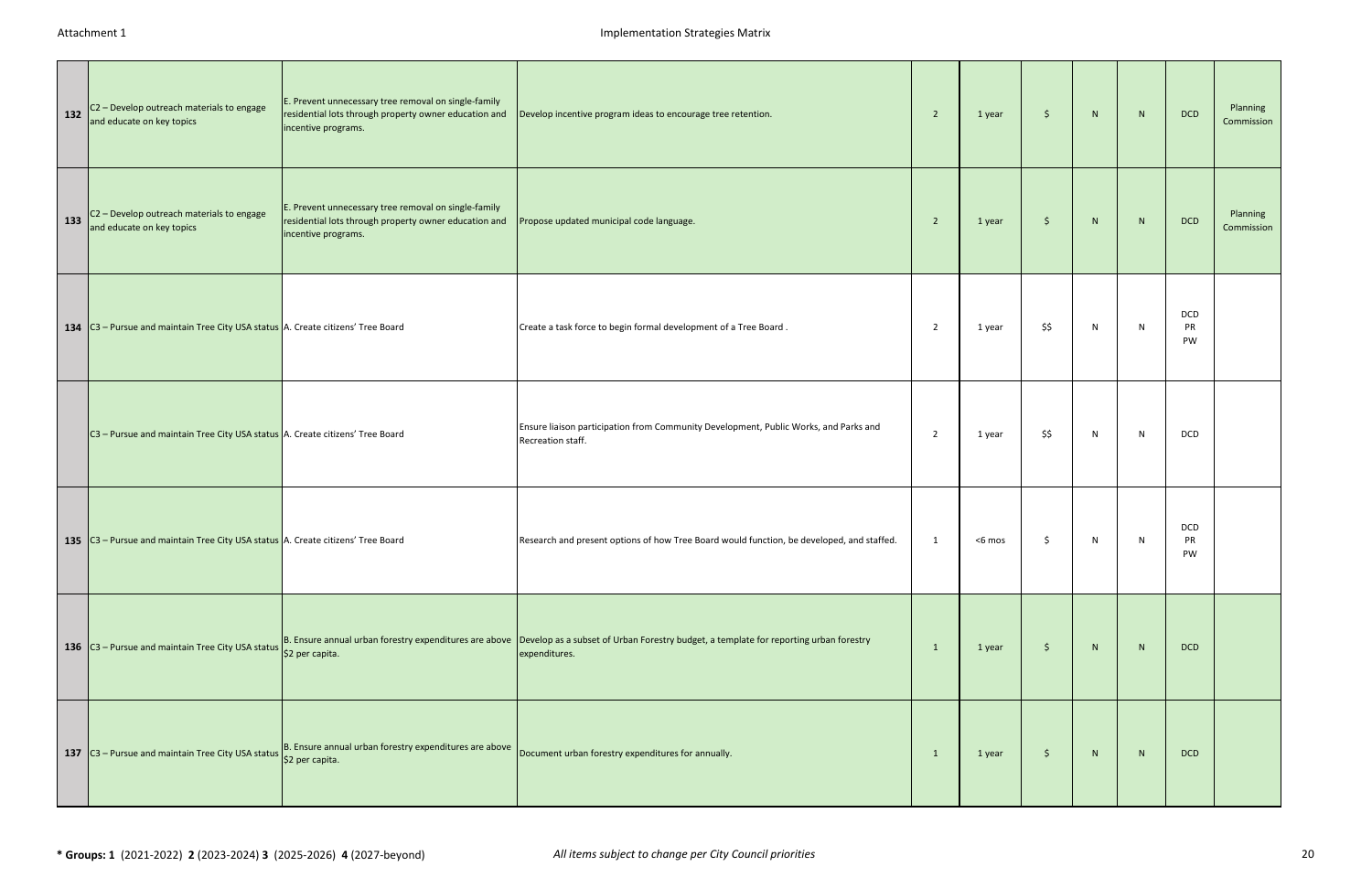| 138 | C4 - Collaborate and nurture partnerships<br>with other organizations | A. Collaborate and partner with city departments,<br>nonprofits and neighborhood groups for tree<br>replacement and improvements to streetscapes.  | Develop a volunteer program connecting school kids with seniors for tree maintenance help in<br>the autumn.                            | $\overline{3}$          | 2 years | \$.  | N | Y  | PR         | Public<br>Comment                             |
|-----|-----------------------------------------------------------------------|----------------------------------------------------------------------------------------------------------------------------------------------------|----------------------------------------------------------------------------------------------------------------------------------------|-------------------------|---------|------|---|----|------------|-----------------------------------------------|
| 139 | C4 - Collaborate and nurture partnerships<br>with other organizations | A. Collaborate and partner with city departments,<br>nonprofits and neighborhood groups for tree<br>replacement and improvements to streetscapes.  | Provide expertise and support for educational properties in the city to engage in sustainable<br>urban forest management.              | $\overline{3}$          | 2 years | \$   | N | N  | <b>DCD</b> | Planning<br>Commission<br>City Council        |
|     | 140   C5 - Establish Arborist Business License                        | A. Determine the number of companies doing business<br>in landscaping or arboriculture and have the necessary<br>insurance.                        | Query and report on state of Washington business licenses.                                                                             | -3                      | 2 years | \$\$ | N | N  | <b>DCD</b> | Planning<br>Commission                        |
|     | 141   C5 - Establish Arborist Business License                        | A. Determine the number of companies doing business<br>in landscaping or arboriculture and have the necessary<br>insurance.                        | Develop a list of known arborists working in Sammamish.                                                                                | $\overline{\mathbf{3}}$ | 2 years | \$\$ | N | N. | <b>DCD</b> | Public<br>Comment                             |
|     | 142   C5 - Establish Arborist Business License                        | A. Determine the number of companies doing business<br>in landscaping or arboriculture and have the necessary<br>insurance.                        | Petition State of Washington to add arboriculture as a business activity.                                                              | $\overline{\mathbf{3}}$ | 2 years | \$\$ | N | Y  | <b>CM</b>  | Planning<br>Commission                        |
|     | 143   C5 - Establish Arborist Business License                        | B. Ensure that all tree work within the city is performed<br>in a safe, professional manner and according to ANSI<br>A300 standards for tree care. | Provide a mechanism to receive and investigate complaints about tree work being performed<br>in the City.                              | 1                       | 2 years | \$   | N | N  | <b>DCD</b> | Planning<br>Commission<br><b>City Council</b> |
|     | 144   C5 - Establish Arborist Business License                        | B. Ensure that all tree work within the city is performed<br>in a safe, professional manner and according to ANSI<br>A300 standards for tree care. | Post images of poor tree care activity as examples of do's and don'ts that the community can<br>learn to recognize (eg. tree topping). | 1                       | 2 years | \$   | N | N  | <b>DCD</b> | Planning<br>Commission<br><b>City Council</b> |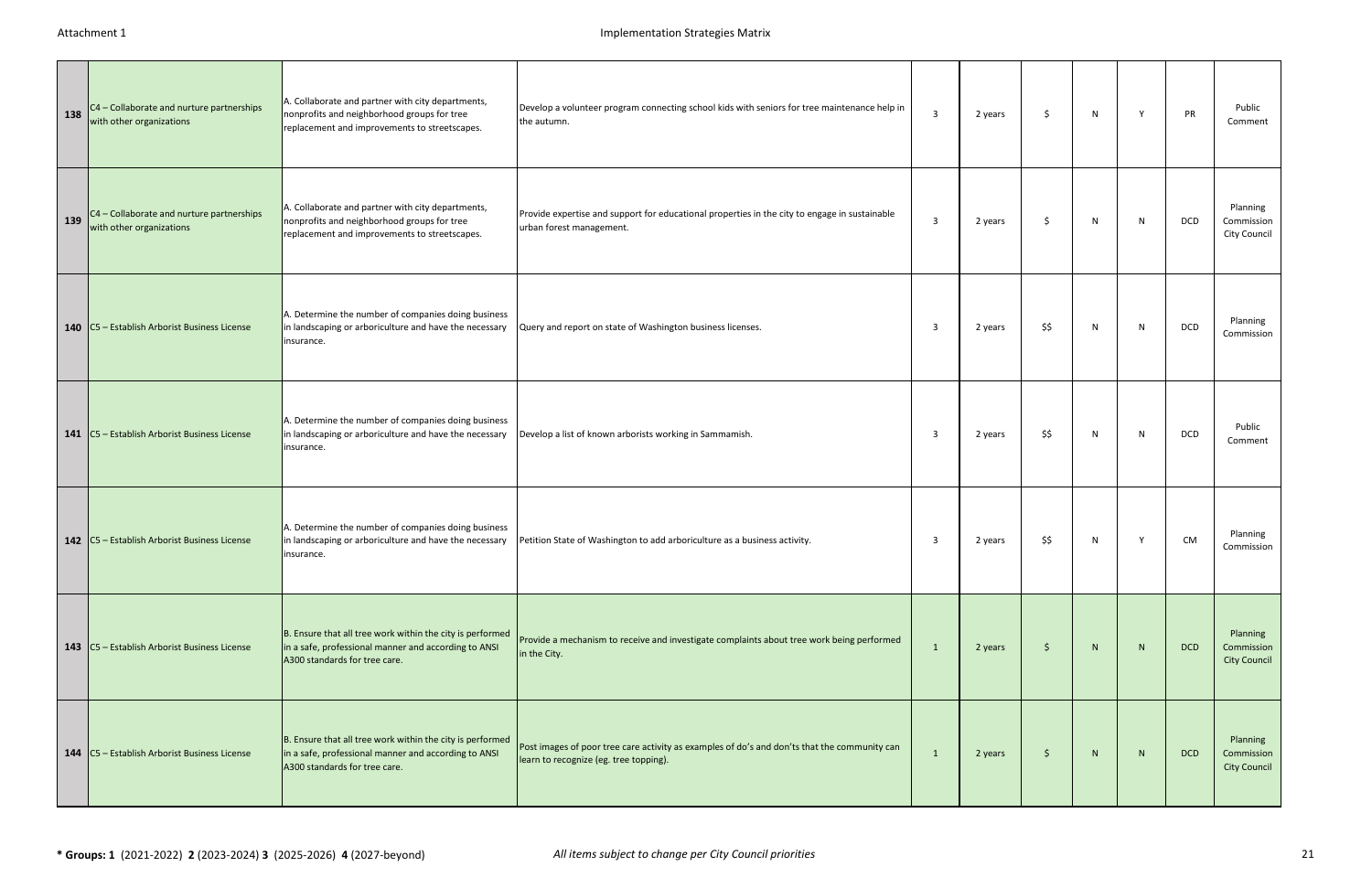| 145   C5 - Establish Arborist Business License    | C. Host learning forums for businesses performing tree<br>work.                                                                                                                                       | Schedule, announce and deliver a learning forum.                                                                                 | 3                       | 1 year | \$                  | N | N            | DCD        |  |
|---------------------------------------------------|-------------------------------------------------------------------------------------------------------------------------------------------------------------------------------------------------------|----------------------------------------------------------------------------------------------------------------------------------|-------------------------|--------|---------------------|---|--------------|------------|--|
| 146 C5 - Establish Arborist Business License      | D. Host learning forums for general contractors about<br>urban forestry and tree protection.                                                                                                          | Determine if other forums are being hosted for General Contractors.                                                              | $\overline{\mathbf{3}}$ | 1 year | $\frac{1}{2}$       | N | N            | <b>DCD</b> |  |
| 147   C5 - Establish Arborist Business License    | D. Host learning forums for general contractors about<br>urban forestry and tree protection.                                                                                                          | Ensure urban forestry is a topic on future agendas.                                                                              | $\overline{3}$          | 1 year | $\frac{1}{2}$       | N | ${\sf N}$    | <b>DCD</b> |  |
| 148   C5 - Establish Arborist Business License    | D. Host learning forums for general contractors about<br>urban forestry and tree protection.                                                                                                          | Host a forum if no other forums exist.                                                                                           | $\overline{3}$          | 1 year | $\ddot{\mathsf{S}}$ | N | N            | <b>DCD</b> |  |
| 149   C5 - Establish Arborist Business License    | E. Create provisions for revoking licenses to business in<br>practices in arboriculture                                                                                                               | cases where arborists are disregarding city code or best Consult with city attorney on criteria for revoking a business license. | $\overline{2}$          | 1 year | \$\$                | N | N            | DCD        |  |
| 150   C5 - Establish Arborist Business License    | E. Create provisions for revoking licenses to business in<br>cases where arborists are disregarding city code or best  Draft provisions for revisions within City Code.<br>practices in arboriculture |                                                                                                                                  | $\overline{2}$          | 1 year | \$\$                | N | $\mathsf{N}$ | DCD        |  |
| 151 $ C6 -$ Develop a wood re-use/recycle program | A. Collaborate with end-users (artists, craftsmen) to<br>identify needs and opportunities.                                                                                                            | Develop a list of artists, craftsmen and wood turners.                                                                           | $\overline{\mathbf{3}}$ | 1 year | $\frac{1}{2}$       | N | N            | PR         |  |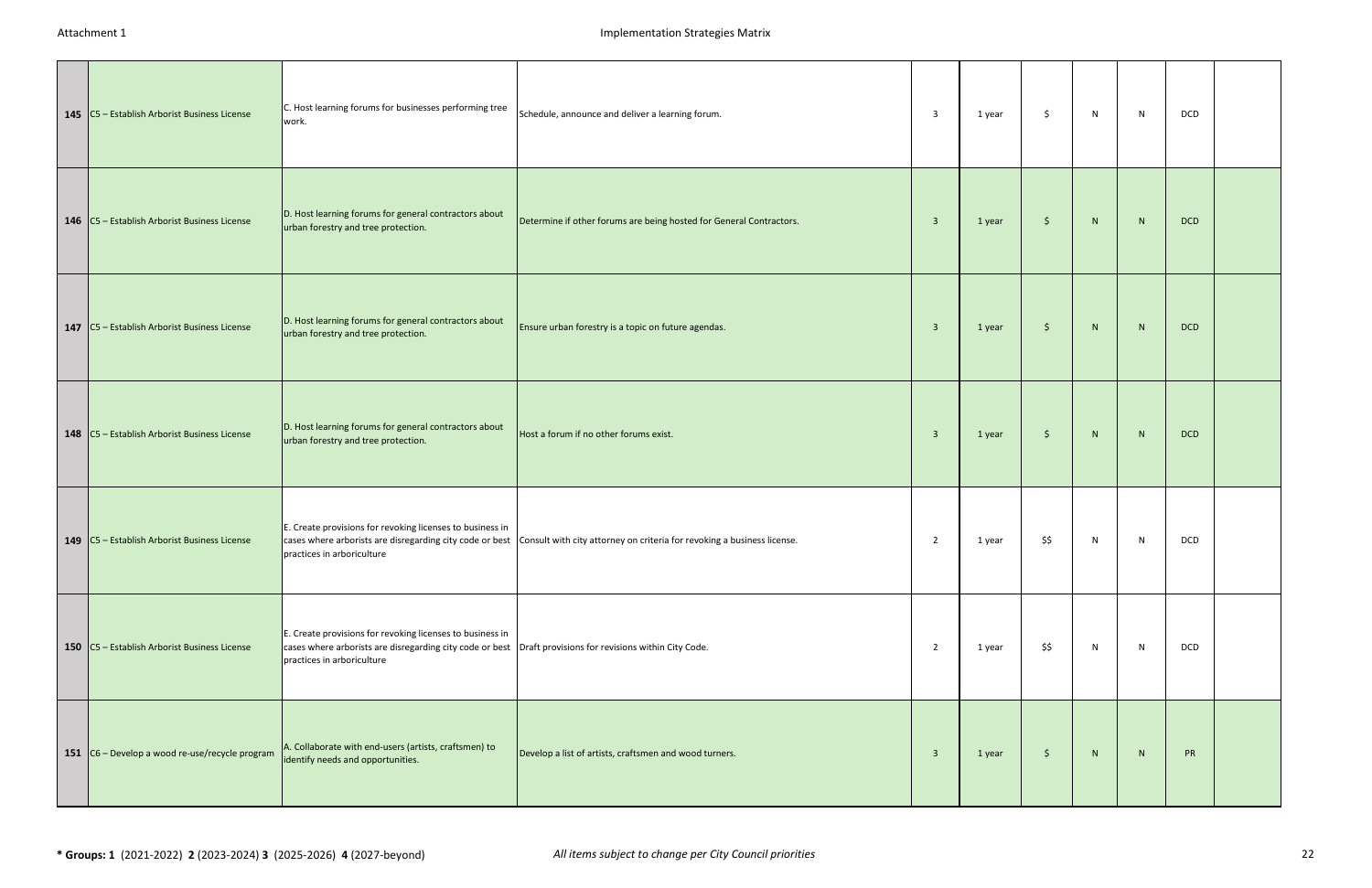| 152 $ C6 -$ Develop a wood re-use/recycle program                                                                     | A. Collaborate with end-users (artists, craftsmen) to<br>identify needs and opportunities.                 | Host a meeting to foster collaboration.                                          | 3            | 1 year | \$ | N | N | <b>PR</b>   |                   |
|-----------------------------------------------------------------------------------------------------------------------|------------------------------------------------------------------------------------------------------------|----------------------------------------------------------------------------------|--------------|--------|----|---|---|-------------|-------------------|
| 153 $\left  \frac{\text{C6}}{\text{O}} - \text{Develop a wood re-use/recycle program} \right $                        | B. Develop city website to foster a social network of<br>wood waste utilization opportunities in the city. | Create city landing page for residents with artists, craftsmen and wood turners. | 3            | 1 year | \$ | N | Y | DCD<br>PR   |                   |
| 154 $\left  \frac{\text{C6}}{\text{C6}} - \text{Develop a wood re-use/recycle program} \right $                       | C. Improve communication of plant salvage<br>opportunities in development projects.                        | Develop a standing calendar for plant salvage opportunities.                     | $\mathbf{1}$ | 1 year | \$ | N | N | <b>DCD</b>  | Public<br>Comment |
| 155 $\Big $ C6 – Develop a wood re-use/recycle program                                                                | C. Improve communication of plant salvage<br>opportunities in development projects.                        | Create a newsletter piece called 'Plant Salvage Zone'.                           | $\mathbf{1}$ | 1 year | \$ | N | N | <b>DCD</b>  | Public<br>Comment |
| 156 $ C6 -$ Develop a wood re-use/recycle program $ D$ . Designate areas as free wood chip sites.                     |                                                                                                            | Locate suitable areas on city managed property for receiving wood chips.         | 4            | 1 year | -S | N | N | PR          |                   |
| <b>157</b> $\boxed{C6$ – Develop a wood re-use/recycle program $\boxed{D}$ . Designate areas as free wood chip sites. |                                                                                                            | Evaluate risks and liabilities with the City Attorney.                           | -4           | 1 year | Ŝ. | N | N | PR<br>Legal |                   |
| 158 $ C6 -$ Develop a wood re-use/recycle program                                                                     | E. Utilize wood chip waste to mulch landscape beds in<br>parks, open space, and city facilities.           | Establish wood chip waste policies for all City landscaping projects.            | 4            | 1 year | \$ | N | N | <b>PR</b>   |                   |